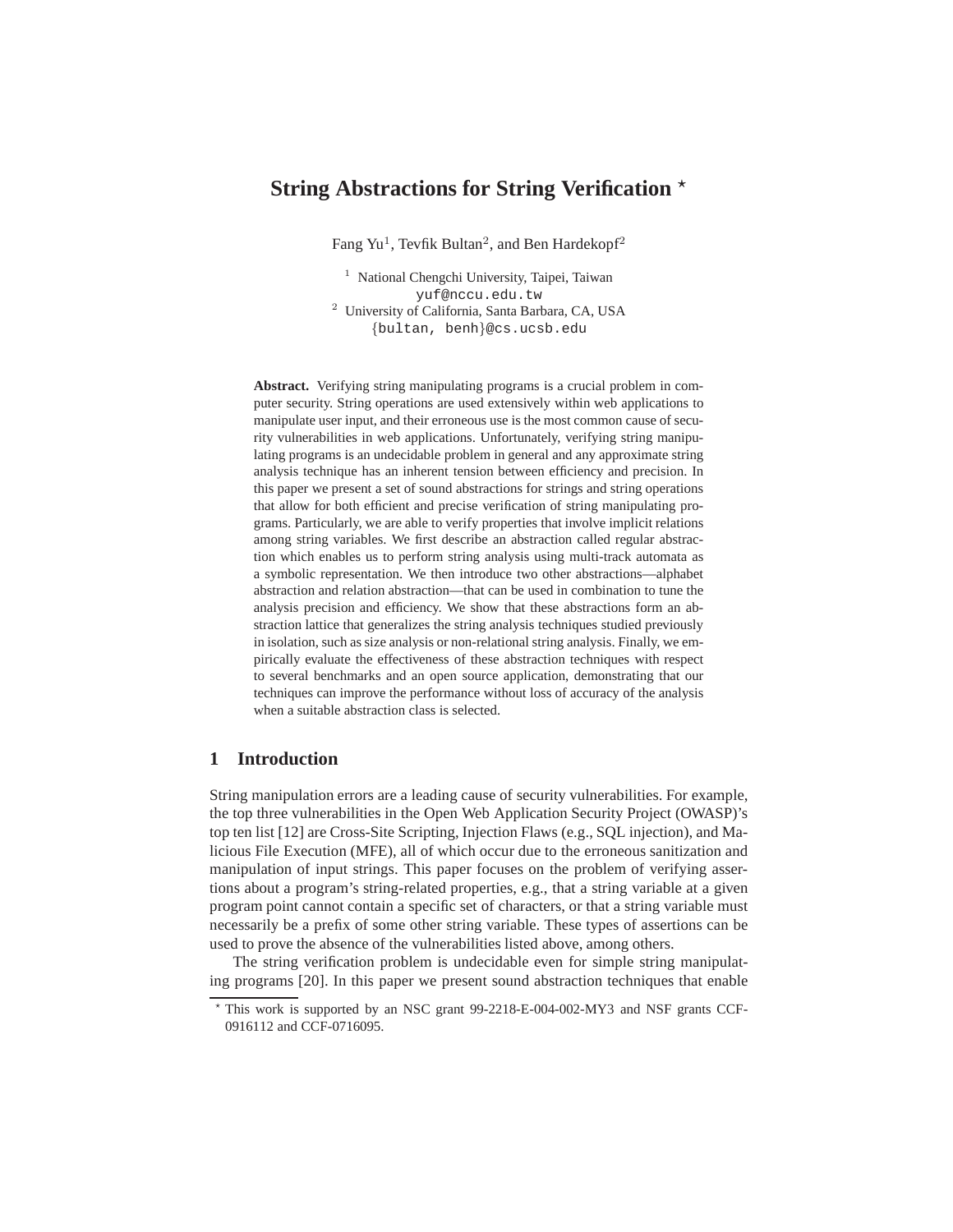us to verify properties of string manipulating programs. We first present the *regular abstraction* in which values of string variables are represented as multi-track deterministic finite automata. Multi-track automata read tuples of characters as input instead of only single characters. Each string variable corresponds to a particular track (i.e., a particular position in the tuple). This representation enables relational string analysis [20], meaning that it can be used to verify assertions that depend on relationships among the string variables.

Although we use a symbolic automata representation in order to improve the scalability of our analysis, the size of a multi-track automaton representing a given string relation can be exponentially larger than that of traditional single-track automata representing the (less-precise) non-relational projections of that same relation. For example, the 2-track automaton for the relation  $X_1 = cX_2$  (where  $X_1$  and  $X_2$  are string variables) is exponential in the length of  $c$ , whereas the projection to the single-track automaton for  $X_2$  (which is  $\Sigma^*$ ) is constant-size and the projection for  $X_1$  (which is  $c\Sigma^*$ ) is linear in the length of  $c$ . Moreover, the size of the alphabet for multi-track automata increases exponentially with the number of program variables.

In order to improve the scalability of our approach, we propose two additional string abstractions: 1) *Relation abstraction* selects sets of string variables to analyze relationally and analyzes the remaining string variables independently. The intent is to detect relationships only for the string variables whose relations are relevant for the assertions being verified. 2) *Alphabet abstraction* selects a subset of alphabet characters to analyze distinctly and merges the remaining alphabet characters into a special symbol. The intent is to track only those characters that are relevant for the assertions being verified.

These two abstractions are parameterized by the choices of which program variables are analyzed in relation to each other versus being analyzed separately and which characters are merged versus being kept distinct; thus, they actually form a family of string abstractions. We show that this family forms an abstraction lattice that generalizes previously existing string analyses into a single, cohesive framework that can be tuned to provide various trade-offs between precision and performance. In addition, we propose a set of heuristics for choosing useful points in this abstraction lattice based on the program being analyzed. Finally, we empirically show that these abstractions meet our goal of increasing the scalability of the relational string analysis while retaining the precision required to verify realistic programs.

# **2 A Motivating Example**

In this section we give a motivating example that shows the need for relational string analysis based on the regular abstraction as well as the usefulness of the relation and alphabet abstractions proposed in this paper. Consider the simple PHP script shown in Figure 1. The script starts with assigning the user account and password provided in  $CET$  array to two string variables  $\xi$ usr and  $\xi$  passwd in line 2 and line 3, respectively. Then, it assigns the result of the concatenation of  $\frac{1}{2}$  and  $\frac{1}{2}$  and  $\frac{1}{2}$  another string variable \$key in line 4. The echo statement in line 6 is a sink statement. Since it uses data directly from a user input, a taint analysis will identify this as a Cross Site Scripting (XSS) vulnerability. That is, a malicious user may provide an input that contains the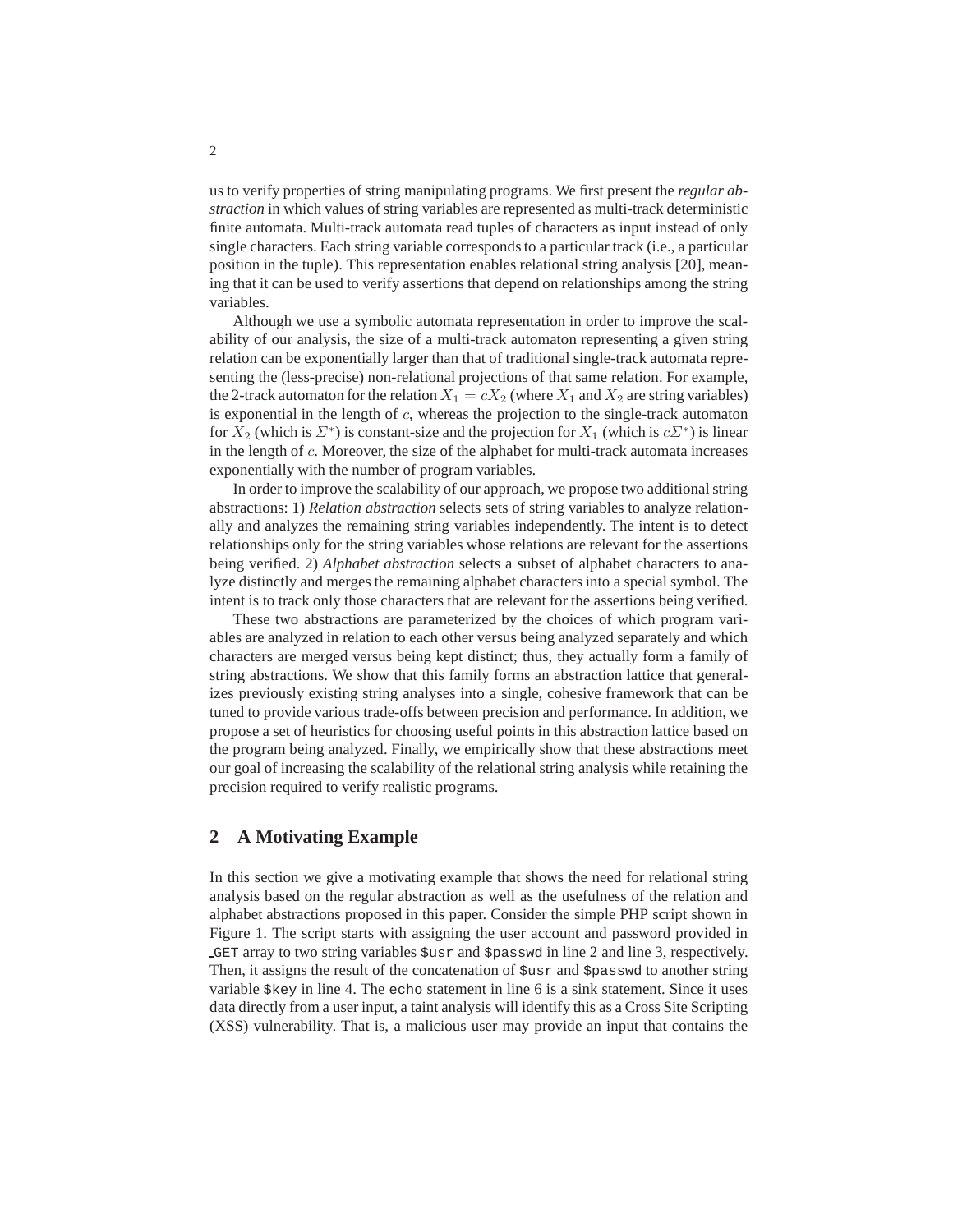```
1 <?php
2 $usr = $_GET["usr"];
3 $passwd = $_GET["passwd"];
4 $key = $usr . $passwd;
5 if($key == "admin1234")
6 echo "You are login as " . $usr ;
7 ?>
```
**Fig. 1.** A Simple Example

string constant <script and execute a command leading to an XSS attack. However, the assignment in line 4 states that  $\frac{1}{2}$  variance  $\frac{1}{2}$  is the prefix of  $\frac{1}{2}$  key. The branch condition in line 5 enforces the value of \$key to be admin1234 and the value of \$usr to be a prefix of admin1234. This ensures that the echo statement in line 6 cannot take any string that contains the string constant <script as its input. Hence, this simple script is not vulnerable and the taint analysis raises a false alarm.

Non-relational string analyses techniques (e.g., [5, 19]) will also raise a false alarm for this simple script. Such an analysis will first observe that in lines 1 and 2 variables \$usr and \$passwd can have any string value since they are assigned user input, and then conclude that in line 3,  $\frac{1}{2}$  (key can be any string. Note that the relationship among \$key, \$usr and \$passwd can *not* be tracked in non-relational string analysis. Although such an analysis can conclude that the value of \$key is admin1234 in line 6, it will still report that  $\frac{1}{2}$  can take any string value in line 6. Let the attack pattern for the XSS be specified as the following regular expression:  $\Sigma^*$  <script  $\Sigma^*$  where  $\Sigma$  denotes the alphabet which is the set of all ASCII symbols. A non-relational string analysis will conclude that the echo statement in line 6 is vulnerable, since the echo statement can take a string value that matches the attack pattern if  $s_{\text{usr}}$  can take any string value in line 6.

In our string analysis we first use a *regular abstraction* to represent possible values of string variables in a program using multi-track automata [20]. To represent values of n string variables, we use an n-track automaton with an alphabet of size  $|\mathcal{\Sigma}|^n$ . Hence, as the number of variables increases, relational analysis becomes intractable. We propose two additional abstraction techniques to improve the scalability of the relational string analysis. We use the *relation abstraction* to reduce n, and the *alphabet abstraction* to reduce  $|\Sigma|$ , while preserving sufficient precision to prove the required assertions.

The relation abstraction chooses subsets of string variables to track relationally while tracking the remaining variables independently. For the example shown in Figure 1, a relational analysis that tracks \$usr and \$key together but \$passwd independently is sufficient to prevent the false alarm at line 6. The two track automaton for \$usr and \$key is able to keep the prefix relation between \$usr and \$key at line 4. At line 6 while  $\frac{1}{2}$  is restricted to admin1234,  $\frac{1}{2}$  is a strict prefix of admin1234, and the relational analysis is able to conclude that the echo statement cannot take a value that matches the attack pattern.

The alphabet abstraction keeps a subset of the alphabet symbols distinct and merges the remaining symbols to a single abstract symbol. For example, the program in Figure 1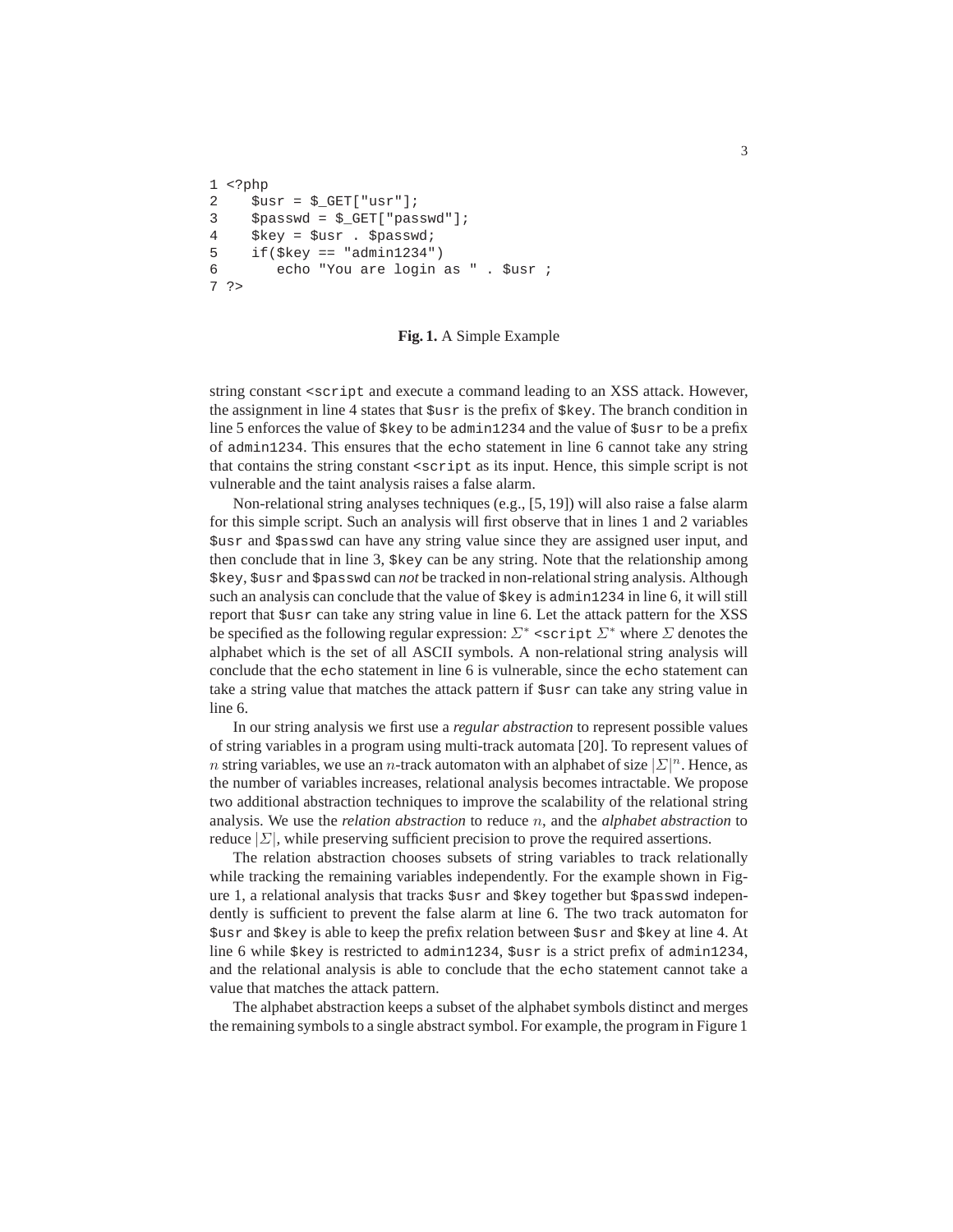can be analyzed more efficiently by keeping only the character < distinct and merging all other ASCII symbols into an abstract symbol  $\star$ , thus shrinking the alphabet from 256 characters to 2. That is, we can use one bit (instead of eight bits) plus some reserved characters to encode each track of the multi-track automaton. Under this encoding, the analysis can conclude that at line  $6$ ,  $s_{\text{usr}}$  is a string with length 9 that only contains  $\star$ , and the echo statement cannot take any string value that matches the attack pattern  $(\star^* < \star \star \star \star \star (< |\star)^*$  in this case).

The relation and alphabet abstractions can be used only with regular abstraction, or composed together. In the example above, by combining relation abstraction and alphabet abstraction, we are able to decrease the alphabet size of the multi-track automaton, i.e.,  $|\mathcal{\Sigma}|^n$ , from 256<sup>3</sup> symbols to  $2^2 = 4$  symbols, and still keep sufficient information to prevent the false alarm.

On the other hand, instead of tracing relations among variables, one may simply sanitize user inputs to prevent potential vulnerabilities, e.g., using the following statement at line 2:

```
$usr = str_replace("<", "", $_GET["usr"]);
```
The expression  $GET['usr']$  returns the string entered by the user, and the  $str\_replace$ call replaces all  $\lt$  with the empty string. In this case, we can adopt a coarser abstraction for our string analysis. It is sufficient to use single-track automata (abstract away all relations among variables) with abstract alphabet  $\{<,\star\}$  to conclude that the echo statement cannot take any string value that matches the attack pattern.

### **3 String Abstractions**

In this section we first present the regular abstraction which allows us to analyze string manipulating programs using multi-track automata as a symbolic representation. Then we show that the relation and alphabet abstractions can be composed with the regular abstraction (and with each other) to obtain a family of abstractions.

#### **3.1 Regular Abstraction**

The regular abstraction maps a set of string tuples to a set of string tuples accepted by a multi-track automaton. This enables us to use deterministic finite state automata (DFAs) as a symbolic representation during string analysis. A *multi-track automaton* (or multi-track DFA) is a DFA that transitions on tuples of characters rather than single characters. For a given alphabet  $\Sigma$  let  $\Sigma_\lambda = \Sigma \cup \{\lambda\}$ , where  $\lambda \notin \Sigma$  is a special padding character. An *n*-track alphabet is defined as  $\Sigma^n = \Sigma_\lambda \times \cdots \times \Sigma_\lambda$  (*n* times). A track corresponds to a particular position in the n-tuple. A multi-track DFA is *aligned* iff for all words w accepted by the DFA,  $w \in \Sigma^* \lambda^*$  (i.e., all padding is at the end of the word). Using aligned multi-track automata gives us a representation that is closed under intersection and can be converted to a canonical form after determinization and minimization. In the following, multi-track DFAs are assumed to be aligned unless explicitly stated otherwise.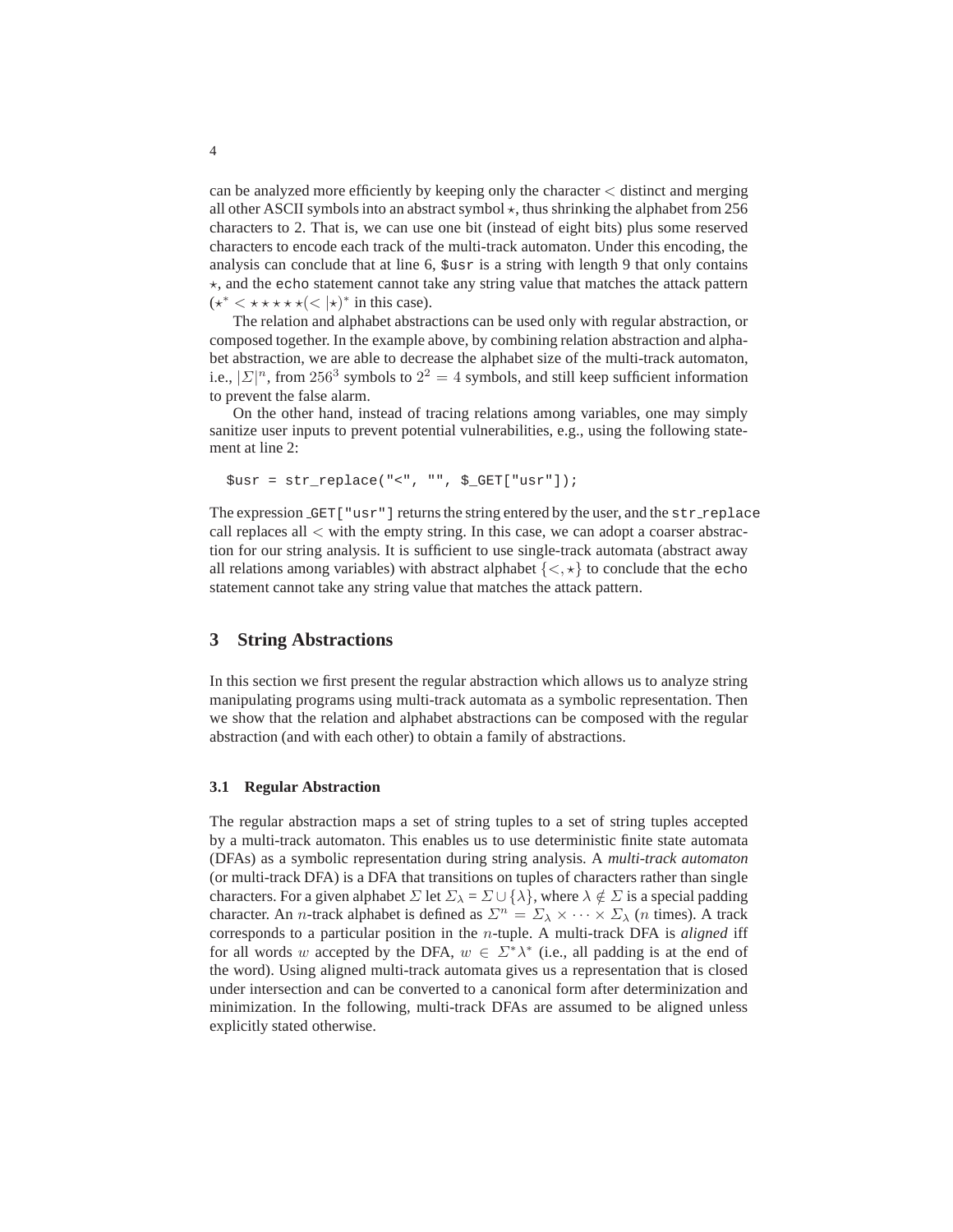The statements of a string manipulating program can be represented as word equations. A *word equation* is an equality relation between two terms, each of which is a finite concatenation of string variables and string constants. Regular abstraction abstracts a given program by mapping the word-equations representing the program statements to multi-track DFA. Since word equations can not be precisely represented using multitrack automata, we use the results presented in [20] to construct a sound abstraction of the given program (i.e., in the abstracted program the set of values that a variable can take is a superset of the possible values that a variable can take in the concrete program). Note that, since branch conditions can contain negated terms, we need to be able to construct both an over- and an under-approximation of a given word equation. We construct multi-track automata that precisely represent word equations when possible, and either over- or under-approximate the word equations (as desired) otherwise.

We define a function CONSTRUCT(*exp*:word equation, *b*:bool) that takes a word equation as input and returns a corresponding multi-track DFA, if necessary either over-approximating (if  $b = +$ ) or under-approximating (if  $b = -$ ). We use the CON-STRUCT function to soundly approximate all word equations *and* their boolean combinations, including existentially-quantified word equations. The boolean operations conjunction, disjunction, and negation on word equations are handled using intersection, disjunction, and complementation of the corresponding multi-track DFAs, respectively; existentially-quantified word equations are handled using homomorphisms (by projecting the track that corresponds to the quantified variable).

Given an assignment statement stmt of the form  $X := exp$  we first represent it as a word equation of the form  $X' = exp$  where  $exp$  is an expression on the current state variables, and  $X'$  denotes the next state variables. Then we abstract stmt by constructing a multi-track automaton  $M_{stmt}$  that over-approximates the corresponding word equation as follows  $M_{stmt} = \text{converror}(X' = exp, +)$ . A branch condition specified as an expression *exp* is similarly abstracted using CONSTRUCT( $X' = X \wedge exp, +$ ) for the then branch and CONSTRUCT( $X' = X \land \neg exp, +$ ) for the else branch. The result of the regular abstraction consists of the control flow graph of the original program where each statement in the control flow graph is associated with a multi-track DFA that over-approximates the behavior of the corresponding statement.

The abstract domain that results from the regular abstraction is defined as a lattice on multi-track automata over an alphabet  $\Sigma<sup>n</sup>$ . We denote this automata lattice as  $\mathcal{L}_M$  =  $(\overline{M_{\Sigma^n}}, \sqsubseteq, \sqcup, \sqcap, \perp, \top)$ , where  $\overline{M_{\Sigma^n}}$  is the set of multi-track automata over the alphabet  $\Sigma^n$ . For  $M_1, M_2 \in \overline{M_{\Sigma^n}}, M_1 \sqsubseteq M_2$  iff  $L(M_1) \subseteq L(M_2)$ . The bottom element is defined as  $L(\perp) = \emptyset$  and the top element is defined as  $L(\top) = (\Sigma^n)^*$ . There may be multiple automata that accept the same language; the lattice treats these automata as equivalent. If we use minimized DFAs then there is a unique automaton for each point in the lattice up to isomorphism. All of the multi-track automata in this lattice are aligned [20] and hence all operations take aligned automata as input and return aligned automata as output.

The join operator cannot be defined simply as language union since the family of regular languages is not closed under infinite union. Instead, we use the widening operator from [2] as the join operator where  $M_1 \sqcup M_2 = M_1 \nabla M_2$ . The meet operator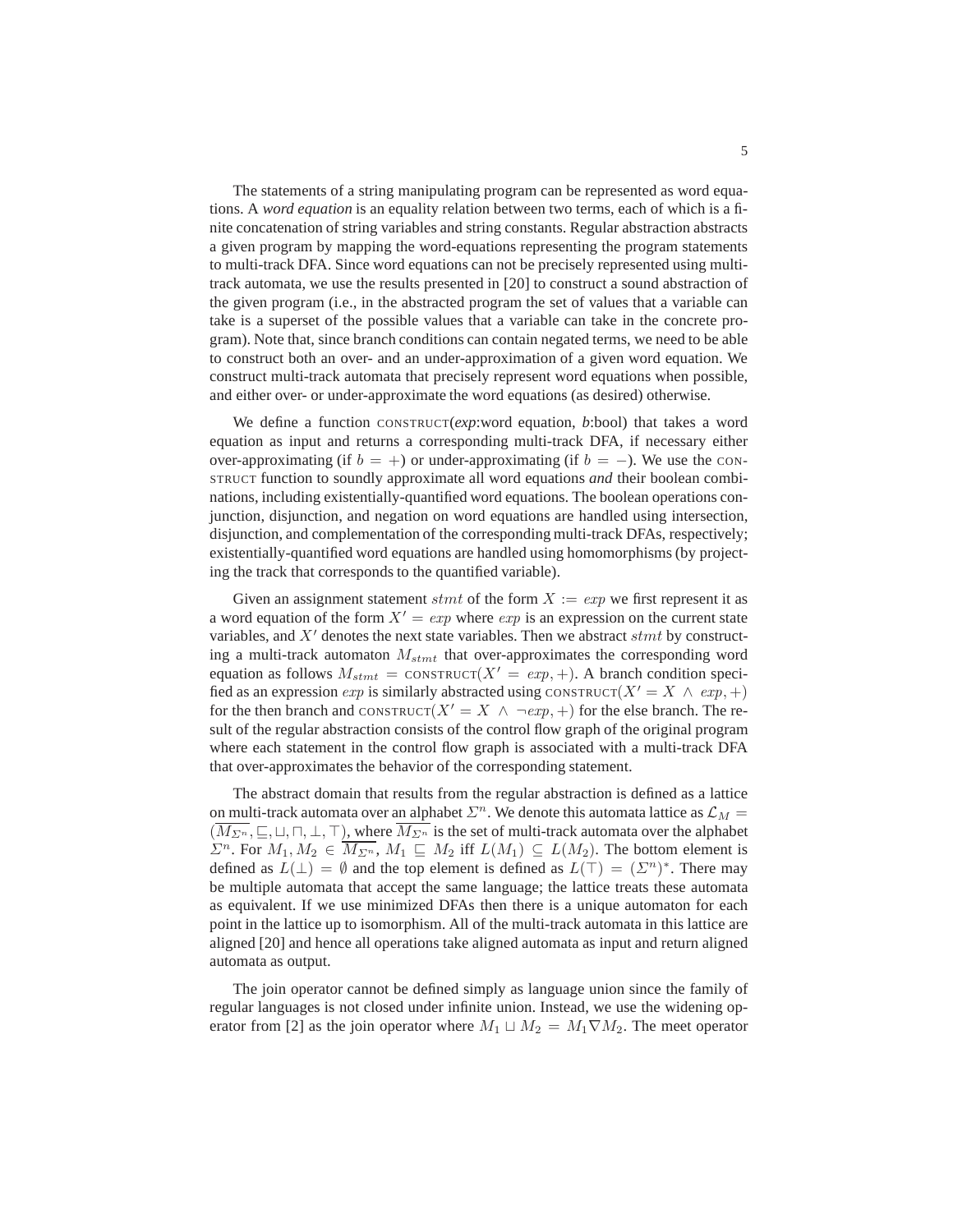can be defined from the join operator using language complement: let  $\neg M$  denote an automaton such that  $L(\neg M) = \Sigma^* \setminus L(M)$ ; then  $M_1 \sqcap M_2 = \neg(\neg M_1 \nabla \neg M_2)$ .

Note that a similar automata lattice can also be defined for single-track automata over a single-track alphabet  $\Sigma$  where  $\mathcal{L}_M = (\overline{M_{\Sigma}}, \sqsubseteq, \sqcup, \sqcap, \bot, \top)$ .

*Fixpoint Computation for Forward Reachability* The relational string analysis corresponds to a least-fixpoint computation over the multi-track automata lattice. Each program point is associated with a multi-track DFA whose tracks correspond to string variables and the multi-track DFA accepts the string-tuples that correspond to possible values that string variables can take at that particular program point. In order to be able to handle large alphabets of the multi-track DFA, we use the symbolic DFA representation provided by the MONA automata package [9]. In this symbolic automata representation the transition relations of the DFA are represented as Multi-terminal Binary Decision Diagrams (MBDDs).

We use a standard work-queue algorithm to compute the fixpoint. For a program statement *stmt* that is abstracted as the multi-track automaton  $M_{stmt}$  the post-image is computed as:

$$
post(M,stmt) \equiv (\exists X.M \cap M_{stmt})[X' \mapsto X]
$$

In other words, we take the intersection of the multi-track DFA that represents the statement with the multi-track DFA representing the current states  $(M)$ , apply quantifier elimination on the current state variables  $X$  (by projection), and rename the next state variables  $X'$  as  $X$  (by arranging the indices in the MBDD representation) to obtain the post-image DFA.

Since we use the widening operator as the join operator during the fixpoint computation, the analysis is guaranteed to terminate. During the analysis, we report the assertion violations as they are discovered. The analysis is sound, but it is incomplete due to the following approximations: (1) abstraction of word equations as multi-track DFAs, and (2) use of the widening operator which over approximates the language union.

#### **3.2 Alphabet Abstraction**

In this section we formally define the alphabet abstraction. This abstraction targets the values taken on by string variables, mapping multiple alphabet symbols to a single abstract symbol. For example, consider a string variable that can take the value  $\{ab, abc\}$ . Abstracting the symbols b and c yields the value  $\{a\star, a \star \star\}$ , where  $\star$  stands for both b and c. The concretization of this abstract value would yield the value  ${ab, ac, abc,}$ abb,  $acb$ ,  $acc$ }. At the extreme this abstraction can abstract out all alphabets symbols (in the above example, this would yield the abstract value  $\{\star\star,\star\star\star\}$ ). In this case the only information retained from the original value is the length of the strings; all information about the content of the strings is lost. This abstraction is still useful in checking properties related to string length—we will return to this point in Section 3.4.

The alphabet abstraction is parameterized by the choice of which symbols to abstract, hence it forms a family of abstractions. This family forms an abstraction lattice  $\mathcal{L}_{\Sigma}$  called the *alphabet lattice* (distinct from the automata lattice introduced earlier). Let  $\Sigma$ , a finite alphabet, be the concrete alphabet, and  $\star \notin \Sigma$  be a special symbol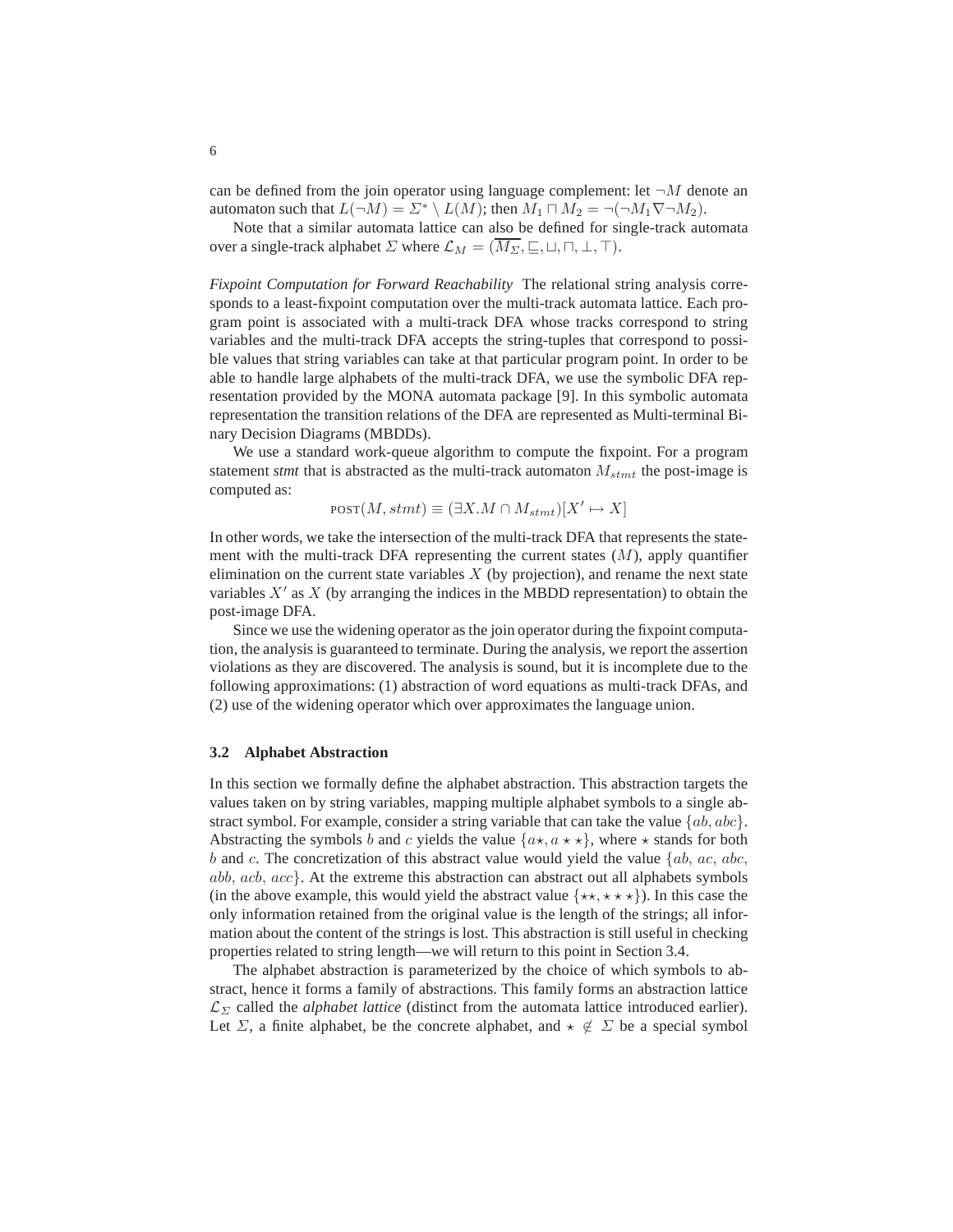to represent characters that are abstracted away. An abstract alphabet of  $\Sigma$  is defined as  $\Sigma' \cup \{ \star \}$ , where  $\Sigma' \subseteq \Sigma$ . The abstract alphabets of  $\Sigma$  form a complete lattice  $\mathcal{L}_{\Sigma} = (\mathcal{P}(\Sigma \cup \{\star\}), \sqsubseteq_{\Sigma}, \cup, \cap, \sigma_{\bot}, \sigma_{\top})$  where the bottom element  $\sigma_{\bot}$  is  $\Sigma \cup \{\star\}$ , the top element  $\sigma_{\top}$  is  $\{\star\}$ , and the join and meet operations correspond to set intersection and union, respectively. The abstraction  $\sigma$ <sub>⊤</sub> corresponds to mapping all the symbols in the concrete alphabet to a single symbol, whereas  $\sigma_{\perp}$  corresponds to no abstraction at all. The partial order of  $\mathcal{L}_{\Sigma}$  is defined as follows. Let  $\sigma_1, \sigma_2$  be two elements in  $\mathcal{L}_{\Sigma}$ ,

 $\sigma_1 \sqsubseteq_{\Sigma} \sigma_2$ , if  $\sigma_2 \subseteq \sigma_1$ , and  $\sigma_1 \sqsubseteq_{\Sigma} \sigma_2$ , if  $\sigma_1 \sqsubseteq_{\Sigma} \sigma_2$  and  $\sigma_1 \neq \sigma_2$ .

Let  $\sigma_1 \sqsubseteq_{\Sigma} \sigma_2$ . We define the representation function for alphabet abstraction as follows:  $\beta_{\sigma_1,\sigma_2}$  :  $\Sigma^* \to \Sigma^*$  where  $\beta_{\sigma_1,\sigma_2}(w) = \{w' \mid |w'| = |w|, \forall i \; 1 \le i \le n \}$  $|w|(w(i) \in \sigma_2 \Rightarrow w'(i) = w(i)) \land (w(i) \notin \sigma_2 \Rightarrow w'(i) = \star)$ . The representation function simply maps the symbols that we wish to abstract to the abstract symbol  $\star$ , and maps the rest of the symbols to themselves.

Since the symbolic analysis we defined in Section 3.1 uses automata as a symbolic representation, we have to determine how to apply the alphabet abstraction to automata. We define the abstraction function  $\alpha_{\sigma_1,\sigma_2}$  on automata using the representation function  $\beta_{\sigma_1,\sigma_2}$  as follows: Let M be a single track DFA over  $\sigma_1$ ; then  $\alpha_{\sigma_1,\sigma_2}(M) = M'$  where *M'* is a single track DFA over  $\sigma_2$  such that  $L(M') = \{w \mid \exists w' \in L(M) \ldotp \beta_{\sigma_1, \sigma_2}(w') =$  $w$ }. Note that there may be multiple automata  $M'$  that satisfies this constraint. However, since we use minimized multi-track DFAs they will all be equivalent. We define the concretization function  $\gamma_{\sigma_2,\sigma_1}$  similarly: Let M be a single track DFA over  $\sigma_2$ ; then  $\gamma_{\sigma_1,\sigma_2}(M) = M'$  where M' is a single track DFA over  $\sigma_1$  such that  $L(M') = \{w \mid m\}$  $\exists w' \in L(M). \beta_{\sigma_1, \sigma_2}(w) = w' \}.$ 

The definitions we give above are not constructive. We give a constructive definition of the abstraction and concretization functions by first defining an alphabet-abstractiontransducer that maps symbols that we wish to abstract to the abstract symbol  $\star$ , and maps the rest of the symbols to themselves.

An alphabet-abstraction-transducer over  $\sigma_1$  and  $\sigma_2$  is a 2-track DFA  $M_{\sigma_1,\sigma_2}$  =  $\langle Q, \sigma_1 \times \sigma_2, \delta, q_0, F \rangle$ , where

 $-Q = \{q_0, sink\}, F = \{q_0\}, and$  $- \forall a \in \sigma_2 \delta(q_0, (a, a)) = q_0,$  $- \forall a \in \sigma_1 \setminus \sigma_2.\delta(q_0,(a,\star)) = q_0.$ 

Now, using the alphabet-abstraction-transducer, we can compute the abstraction of a DFA as a post-image computation, and we can compute the concretization of DFA as a pre-image computation. Let M be a single track DFA over  $\sigma_1$  with track X.  $M_{\sigma_1,\sigma_2}(X,X')$  denotes the alphabet transducer over  $\sigma_1$  and  $\sigma_2$  where X and X' correspond to the input and output tracks, respectively. We define the abstraction and concretization functions on automata as:

 $- \alpha_{\sigma_1, \sigma_2}(M) \equiv (\exists X . M \cap M_{\sigma_1, \sigma_2}(X, X')) [X' \mapsto X]$ , and  $- \gamma_{\sigma_1, \sigma_2}(M) \equiv \exists X'. (M[X \mapsto X'] \cap M_{\sigma_1, \sigma_2}(X, X')).$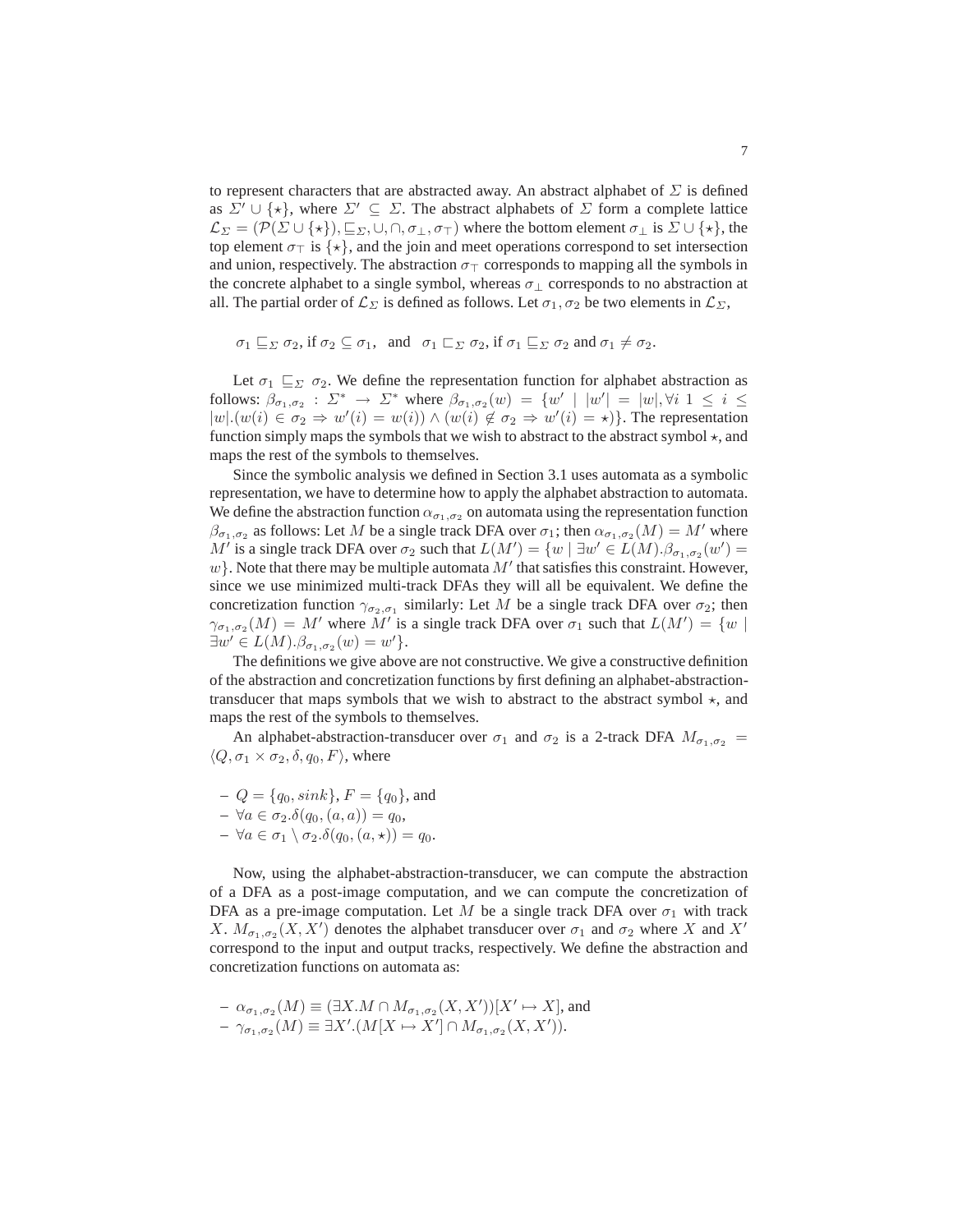The definition can be extended to multi-track DFAs. Let  $M$  be a multi-track DFA over  $\sigma_1^n$  associated with  $\{X_i \mid 1 \leq i \leq n\}, \alpha_{\sigma_1^n, \sigma_2^n}(M)$  returns a multi-track DFA over  $\sigma_2^n$ . On the other hand, while M is a multi-track DFA over  $\sigma_2^n$ ,  $\gamma_{\sigma_1^n, \sigma_2^n}(M)$  returns a multi-track DFA over  $\sigma_1^n$ . We use  $M_{\sigma_1^n, \sigma_2^n}$  to denote the extension of the alphabet transducer to multi-track alphabet, where we add  $\delta(q_0,(\lambda,\lambda)) = q_0$  to  $M_{\sigma_1^n,\sigma_2^n}$  to deal with the padding symbol  $\lambda$  and we use  $M_{\sigma_1^n, \sigma_2^n}(X_i, X_i')$  to denote the alphabet transducer associated with tracks  $X_i$  and  $X'_i$ . The abstraction and concretization of a multi-track DFA M is done track by track as follows:

$$
\begin{array}{l} \n-\alpha_{\sigma_1^n, \sigma_2^n}(M) \equiv \forall X_i.(\exists X_i.M \cap M_{\sigma_1^n, \sigma_2^n}(X_i, X_i')) [X_i' \mapsto X_i], \text{and} \\ \n-\gamma_{\sigma_1^n, \sigma_2^n}(M) \equiv \forall X_i.(\exists X_i'.M [X_i \mapsto X_i'] \cap M_{\sigma_1^n, \sigma_2^n}(X_i, X_i')).\n\end{array}
$$

The abstraction lattice  $\mathcal{L}_{\Sigma}$  defines a family of Galois connections between the automata lattices  $\mathcal{L}_M$ . Each element  $\sigma^n$  in the abstraction lattice  $\mathcal{L}_{\Sigma^n}$  is associated with an automata lattice  $\mathcal{L}_{\sigma^{n}}$  corresponding to multi-track automata with the alphabet  $\sigma^{n}$ . For any pair of elements in the abstraction lattice  $\sigma_1^n, \sigma_2^n \in \mathcal{L}_{\Sigma^n}$ , if  $\sigma_1^n \sqsubset_{\Sigma} \sigma_2^n$ , then we can define a Galois connection between the corresponding automata lattices  $\mathcal{L}_{\sigma_1^n}$  and  $\mathcal{L}_{\sigma_2^n}$ using the abstraction and concretization functions  $\alpha_{\sigma_1^n, \sigma_2^n}$  and  $\gamma_{\sigma_1^n, \sigma_2^n}$ . We formalize this with the following property:

**Lemma 1.** *For any*  $\Sigma^n$ , and  $\sigma_1^n$ ,  $\sigma_2^n \in \mathcal{L}_{\Sigma^n}$ , if  $\sigma_1^n \sqsubset_{\Sigma} \sigma_2^n$ , the functions  $\alpha_{\sigma_1^n, \sigma_2^n}$  and  $\gamma_{\sigma_1^n,\sigma_2^n}$  define a Galois connection between the lattices  $\mathcal{L}_{\sigma_1^n}$  and  $\mathcal{L}_{\sigma_2^n}$  where for any  $M_1 \in \mathcal{L}_{\sigma_1^n}$  and  $M_2 \in \mathcal{L}_{\sigma_2^n}$ :

$$
\alpha_{\sigma_1^n, \sigma_2^n}(M_1) \sqsubseteq M_2 \Leftrightarrow M_1 \sqsubseteq \gamma_{\sigma_1^n, \sigma_2^n}(M_2)
$$

#### **3.3 Relation Abstraction**

In this section we formally define the relation abstraction. This abstraction targets the relations between string variables. The abstraction determines the sets of variables that will be analyzed in relation to each other; for each such set the analysis computes a multi-track automaton for each program point such that each track of the automaton corresponds to one variable in that set. In the most abstract case no relations are tracked at all—there is a separate single-track automaton for each variable and the analysis is completely non-relational. On the other hand, in the most precise case we have one single multi-track automaton for each program point.

Let  $\overline{X} = \{X_1, \ldots X_n\}$  be a finite set of variables. Let  $\chi \subseteq 2^X$  where  $\emptyset \notin \chi$ . We say  $\chi$  defines a relation of  $\overline{X}$  if (1) for any  $\mathbf{x}, \mathbf{x}' \in \chi$ ,  $\mathbf{x} \not\subseteq \mathbf{x}'$ , and (2)  $\bigcup_{\mathbf{x} \in \chi} \mathbf{x} = \overline{X}$ . The set of  $\chi$  that defines the relations of  $\overline{X}$  form a complete lattice, denoted as  $\mathcal{L}_{\overline{X}}$ .

– The bottom of the abstraction lattice, denoted as  $\chi_{\perp}$ , is  $\{\{X_1, X_2, \ldots, X_n\}\}\.$  This corresponds to the most precise case where, for each program point, a single multitrack automaton is used to represent the set of values for all string variables where each string variable corresponds to one track. This is the representation used in the symbolic reachability analysis described in Section 3.1.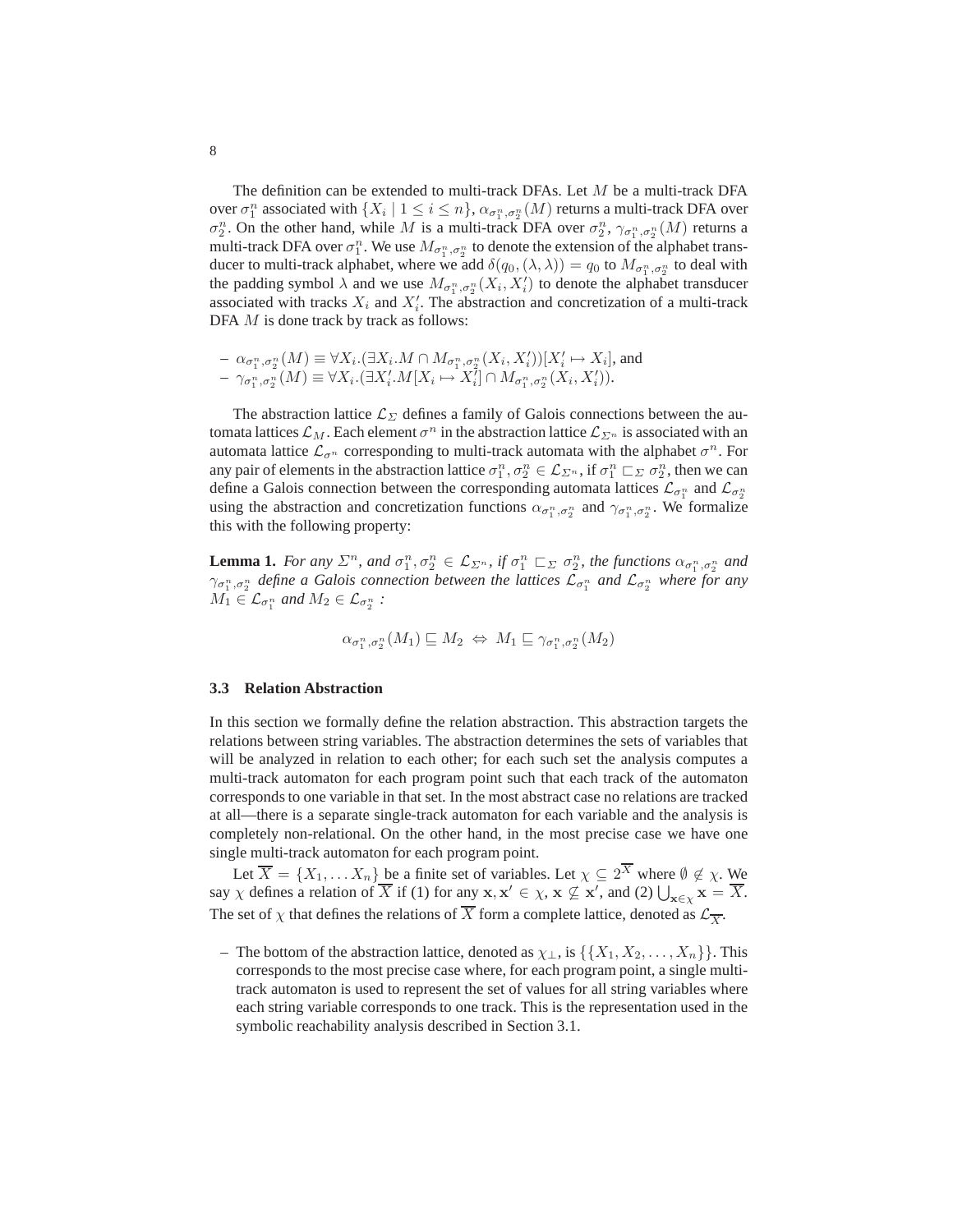– The top of the abstraction lattice, denoted as  $\chi_{\perp}$ , is  $\{\{X_1\}, \{X_2\}, \{X_3\}, \ldots, \{X_n\}\}.$ This corresponds to the most coarse abstraction where, for each program point,  $n$ single-track automata are used and each automaton represents the set of values for a single string variable. This approach has been used in some earlier work such as [1, 19].

The partial order of the abstraction lattice  $\mathcal{L}_{\overline{X}}$  is defined as follows: Let  $\chi_1, \chi_2$  be two elements in  $\mathcal{L}_{\overline{X}}$ ,

 $-\chi_1 \sqsubseteq_{\overline{X}} \chi_2$ , if for any  $\mathbf{x} \in \chi_2$ , there exists  $\mathbf{x}' \in \chi_1$  such that  $\mathbf{x} \subseteq \mathbf{x}'$ .

$$
-\chi_1 \sqsubset \overline{X} \chi_2
$$
 if  $\chi_1 \sqsubseteq \overline{X} \chi_2$  and  $\chi_1 \neq \chi_2$ .

The symbolic reachability analysis discussed in Section 3.1 can be generalized to a symbolic reachability analysis that works for each abstraction level in the abstraction lattice  $\mathcal{L}_{\overline{X}}$ . To conduct symbolic reachability analysis for the relation abstraction  $\chi \in$  $\mathcal{L}_{\overline{X}}$ , we store  $|\chi|$  multi-track automata for each program point, where for each  $x \in \chi$ , we have a  $|x|$ -track DFA, denoted as  $M_x$ , where each track is associated with a variable in x.

In order to define the abstraction and the concretization functions, we define the following projection and extension operations on automata. For  $x' \subseteq x$ , the projection of  $M_x$  to  $x'$ , denoted as  $M_x \downarrow_{x'}$ , is defined as the  $|x'|$ -track DFA that accepts  $\{w' \mid w \in$  $L(M_x), \forall X_i \in \mathbf{x}'.w'[i] = w[i]\}.$  Similarly,  $\mathbf{x}' \subseteq \mathbf{x}$ , the extension of  $M_{\mathbf{x}'}$  to  $\mathbf{x}$ , denoted as  $M_{\mathbf{x'}}$   $\uparrow_{\mathbf{x}}$ , is defined as the  $|\mathbf{x}|$ -track DFA that accepts  $\{w \mid w' \in L(M_{\mathbf{x'}}), \forall X_i \in$  $\mathbf{x}' \cdot w[i] = w'[i])$ .

Let  $M_{\chi} = \{M_{x} \mid x \in \chi\}$  be a set of DFAs for the relation  $\chi$ . The set of string values represented by  $\mathbf{M}_{\chi}$  is defined as:  $L(\mathbf{M}_{\chi}) = L(\bigcap_{\mathbf{x} \in \chi} M_{\mathbf{x}} \upharpoonright_{\mathbf{x}_{\mathbf{u}}})$ , where  $\mathbf{x}_{\mathbf{u}} =$  $\{X_1, X_2, \ldots, X_n\}$ . I.e., we extend the language of every automaton in  $\mathbf{M}_{\chi}$  to all string variables and then take their intersection.

Now, let us define the abstraction and concretization functions for the relation abstraction (which take a set of multi-track automata as input and return a set of multitrack automata as output).

Let  $\chi_1 \sqsubset_{\overline{X}} \chi_2$ ; then  $\alpha_{\chi_1,\chi_2}(M_{\chi_1})$  returns a set of DFAs  $\{M_{x'} \mid x' \in \chi_2\}$ , where for each  $\mathbf{x}' \in \chi_2$ ,  $M_{\mathbf{x}'} = (\bigcap_{\mathbf{x} \in \chi_1, \mathbf{x}' \cap \mathbf{x} \neq \emptyset} M_{\mathbf{x}} \upharpoonright_{\mathbf{x_u}}) \downarrow_{\mathbf{x}'},$  where  $\mathbf{x_u} = \{X_i \mid X_i \in$  $\mathbf{x}, \mathbf{x} \in \chi_1, \mathbf{x}' \cap \mathbf{x} \neq \emptyset$ .

 $\gamma_{\chi_1,\chi_2}(\mathbf{M}_{\chi_2})$  returns a set of DFAs  $\{M_{\mathbf{x}} \mid \mathbf{x} \in \chi_1\}$ , where for each  $\mathbf{x} \in \chi_1, M_{\mathbf{x}} =$  $(\bigcap_{\mathbf{x}' \in \chi_2, \mathbf{x}' \cap \mathbf{x} \neq \emptyset} (M_{\mathbf{x}'} \upharpoonright_{\mathbf{x_u}})) \downarrow_{\mathbf{x}}, \text{ where } \mathbf{x_u} = \{X_i \mid X_i \in \mathbf{x}', \mathbf{x}' \in \chi_2, \mathbf{x}' \cap \mathbf{x} \neq \emptyset\}.$ 

Similar to the alphabet abstraction, the relation abstraction lattice  $\mathcal{L}_{\overline{X}}$  also defines a family of Galois connections. Each element of the relation abstraction lattice corresponds to a lattice on sets of automata. For each  $\chi \in \mathcal{L}_{\overline{X}}$  we define a lattice  $\mathcal{L}_\chi = (\overline{\mathbf{M}_\chi}, \sqsubseteq, \sqcup, \sqcap, \bot, \top)$ . Given two sets of automata  $\mathbf{M}_\chi, \mathbf{M}_\chi' \in \overline{\mathbf{M}_\chi}, \mathbf{M}_\chi \sqsubseteq \mathbf{M}_\chi'$ if and only if  $L(\mathbf{M}_{\chi}) \subseteq L(\mathbf{M}'_{\chi})$ . The bottom element is defined as  $L(\perp) = \emptyset$  and the top element is defined as  $L(\top) = (\Sigma^n)^*$ . The join operator is defined as:  $M_\chi \sqcup M'_\chi =$  ${M_{\mathbf{x}} \nabla M'_{\mathbf{x}} \mid \mathbf{x} \in \chi, M_{\mathbf{x}} \in \mathbf{M}_{\chi}, M'_{\mathbf{x}} \in \mathbf{M}'_{\chi}}$  and the meet operator is defined as:  $\mathbf{M}_{\chi} \sqcap \mathbf{M}_{\chi}^{\prime} = \{ \neg(\neg M_{\mathbf{x}} \nabla \neg M_{\mathbf{x}}^{\prime}) \mid \mathbf{x} \in \chi, M_{\mathbf{x}} \in \mathbf{M}_{\chi}, M_{\mathbf{x}}^{\prime} \in \mathbf{M}_{\chi}^{\prime} \}.$ 

For any pair of elements in the relation abstraction lattice  $\chi_1, \chi_2 \in \mathcal{L}_{\overline{X}}$ , if  $\chi_1 \square_{\overline{X}}$  $\chi_2$ , then the abstraction and concretization functions  $\alpha_{\chi_1,\chi_2}$  and  $\gamma_{\chi_1,\chi_2}$  define a Galois connection between  $\mathcal{L}_{\chi_1}$  and  $\mathcal{L}_{\chi_2}$ . We formalize this with the following property: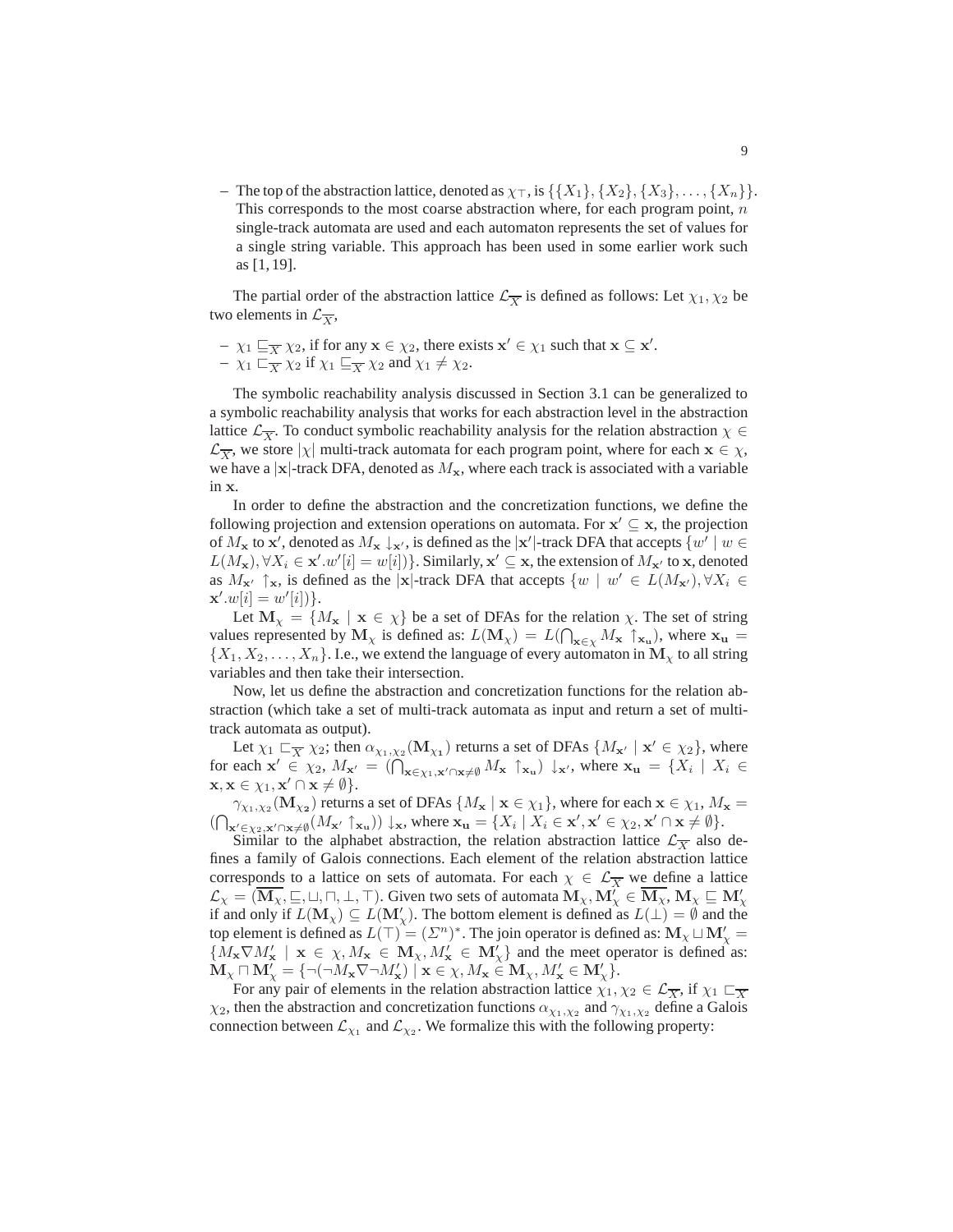

**Fig. 2.** Some abstractions from the abstraction lattice and corresponding analyses

**Lemma 2.** *For any*  $\chi_1, \chi_2 \in \mathcal{L}_{\overline{X}}$ *, if*  $\chi_1 \sqsubset_{\overline{X}} \chi_2$ *, then the functions*  $\alpha_{\chi_1, \chi_2}$  *and*  $\gamma_{\chi_1, \chi_2}$ *define a Galois connection between*  $\mathcal{L}_{\chi_1}$  *and*  $\mathcal{L}_{\chi_2}$  *where for any*  $\mathbf{M}_{\chi_1} \in \mathcal{L}_{\chi_1}$  *and*  $\mathbf{M}'_{\chi_2} \in \mathcal{L}_{\chi_2}$ :

$$
\alpha_{\chi_1,\chi_2}(\mathbf{M}_{\chi_1})\sqsubseteq \mathbf{M}'_{\chi_2} \ \Leftrightarrow \ \mathbf{M}_{\chi_1}\sqsubseteq \gamma_{\sigma_1^n,\sigma_2^n}(\mathbf{M}'_{\chi_2})
$$

#### **3.4 Composing Abstractions**

As shown in the two previous sections, both alphabet and relation abstractions form abstraction lattices which allow different levels of abstraction. Combining these abstractions leads to a product lattice where each point in this lattice corresponds to the combination of a particular alphabet abstraction with a particular relation abstraction. This creates an even larger set of Galois connections, one for each possible combination of alphabet and relation abstractions. Given  $\Sigma$  and  $\overline{X} = \{X_1, \ldots, X_n\}$ , we define a point in this product lattice as an *abstraction class* which is a pair  $(\chi, \sigma)$  where  $\chi \in \mathcal{L}_{\overline{X}}$ and  $\sigma \in \mathcal{L}_{\Sigma}$ . The abstraction classes of  $\overline{X}$  and  $\Sigma$  also form a complete lattice, of which the partial order is defined as:  $(\chi_1, \sigma_1) \sqsubseteq (\chi_2, \sigma_2)$  if  $\chi_1 \sqsubseteq \chi_2$  and  $\sigma_1 \sqsubseteq \sigma_2$ .

Given  $\Sigma$  and  $\overline{X} = \{X_1, \ldots, X_n\}$ , we can select any abstraction class in the product lattice during our analysis. The selected abstraction class  $(\chi, \sigma)$  determines the precision and efficiency of our analysis. If we select the abstraction class  $(\chi_{\perp}, \sigma_{\perp})$ , we conduct our most precise relational string analysis. The relations among  $X$  will be kept using one *n*-track DFA at each program point. If we select  $(\chi_{\top}, \sigma_{\top})$ , we only keep track of the *length* of each string variable individually. Although we abstract away almost all string relations and contents in this case, this kind of path-sensitive (w.r.t length conditions on a single variable) size analysis can be used to detect buffer overflow vulnerabilities [6, 15]. If we select  $(\chi_{\perp}, \sigma_{\perp})$ , then we will be conducting relational size analysis. Finally, earlier string analysis techniques that use DFA, such as [1, 19], correspond to the abstraction class ( $\chi_{\perp}, \sigma_{\perp}$ ), where multiple single-track DFAs over  $\Sigma$  are used to encode reachable states. As shown in [1, 17, 19], this type of analysis is useful for detecting XSS and SQLCI vulnerabilities.

Figure 2 summarizes the different types of abstractions that can be obtained using our abstraction framework. The alphabet and relation abstractions can be seen as two knobs that determine the level of the precision of our string analysis. The alphabet abstraction knob determines how much of the string content is abstracted away. In the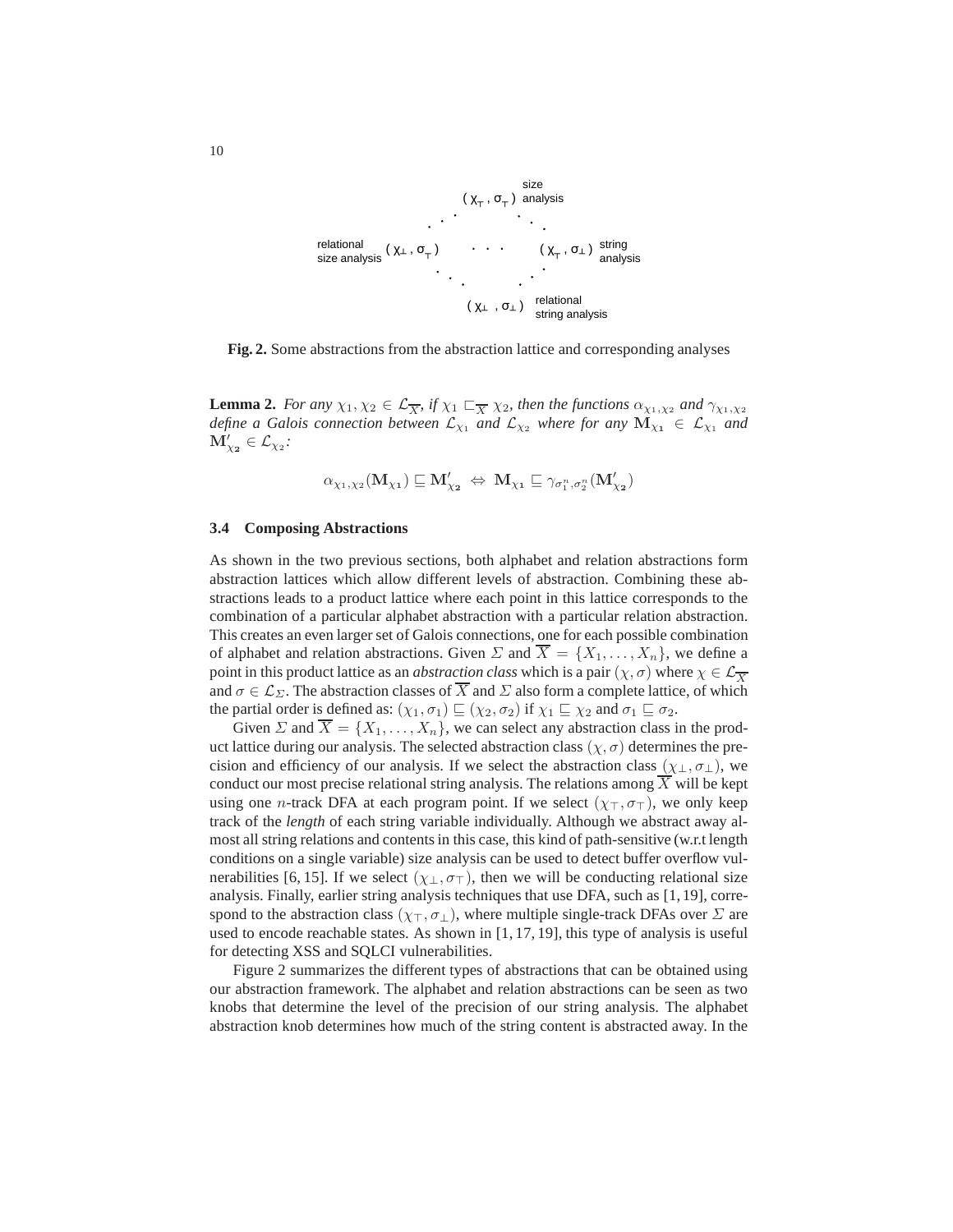limit, the only information left about the string values is their lengths. On the other hand, the relation abstraction knob determines which set of variables should be analyzed in relation to each other. In the limit, all values are projected to individual variables. Different abstraction classes can be useful in different cases. An important question is how to choose a *proper* abstraction class for a given verification problem; this is addressed in the next section.

#### **3.5 Heuristics and Refinement for Abstraction Selection**

Since the space of total possible abstractions using the relation and alphabet abstractions defined above is very large, we must have some means to decide which specific abstractions to employ in order to prove a given property. Our choice should be as abstract as possible (for efficiency) while remaining precise enough to prove the property in question. In this section we propose a set of heuristics for making this decision.

The intuition behind these heuristics is to let the property under question guide our choice of abstraction. Consider the set of string variables  $X_i$  that appear in the assertion of a property. Let G be the dependence graph for  $X_i$  generated from the program being verified. Finally, let  $\overline{X}$  be the set of string variables appearing in G and  $\overline{C}$  be the set of characters used in any string constants that appear in  $G$  or in the assertion itself. It is the characters in  $\overline{C}$  and the relations between the variables in  $\overline{X}$  that are most relevant for proving the given property, and therefore these relations and characters should be preserved by the abstraction—the remaining variables and characters can be safely abstracted away without jeopardizing the verification.

In choosing the alphabet abstraction, our heuristic keeps distinct all characters appearing in  $C \subseteq \overline{C}$  and merges all remaining characters of the alphabet together into the special character  $\star$ . Initially, C is the set of characters that appear in the assertion itself. C can be iteratively refined by adding selected characters in C.

In choosing the relation abstraction, it is possible to simply group all variables in  $\overline{X}$  together and track them relationally while tracking all other variables independently, but this choice might be more precise than necessary. Consider a hypothetical property  $(X_1 = X_2 \wedge X_3 = X_4)$ . It is not necessary to track the relations between  $X_1$  and either of  $X_3$  or  $X_4$  (and similarly for  $X_2$ )—it is sufficient to track the relations between  $X_1$  and  $X_2$  and separately the relations between  $X_2$  and  $X_3$ . Therefore our heuristic partitions  $X$  into distinct groups such that the variables within each group are tracked relationally with each other. To partition  $\overline{X}$ , our heuristic first groups together variables that appear in the same word equation in the property being verified (e.g.,  $X_1$  with  $X_2$ and  $X_3$  with  $X_4$ ). The partition can be iteratively refined by using the dependency graph G to merge groups containing variables that depend on each other.

This heuristic can also be extended to take into account path sensitivity. Let  $\phi$  be the path condition for the assertion (or the sink statement) and  $X_{\phi}$  denote the set of string variables appearing in  $\phi$ . We first extend the partition base from  $\overline{X}$  to  $\overline{X} \cup X_{\phi}$ . Initially, each variable forms an individual group by itself. The partition is then refined by merging these individual groups with groups that contain variables that these new variables depend on. For instance, for the motivating example shown in Figure 1, we have  $\overline{X} = \{\text{Susr}\}\$  and  $X_{\phi} = \{\text{Skey}\}\$ . The initial partition is  $\{\text{Susr}\}, \{\text{Skey}\}\}\$ , and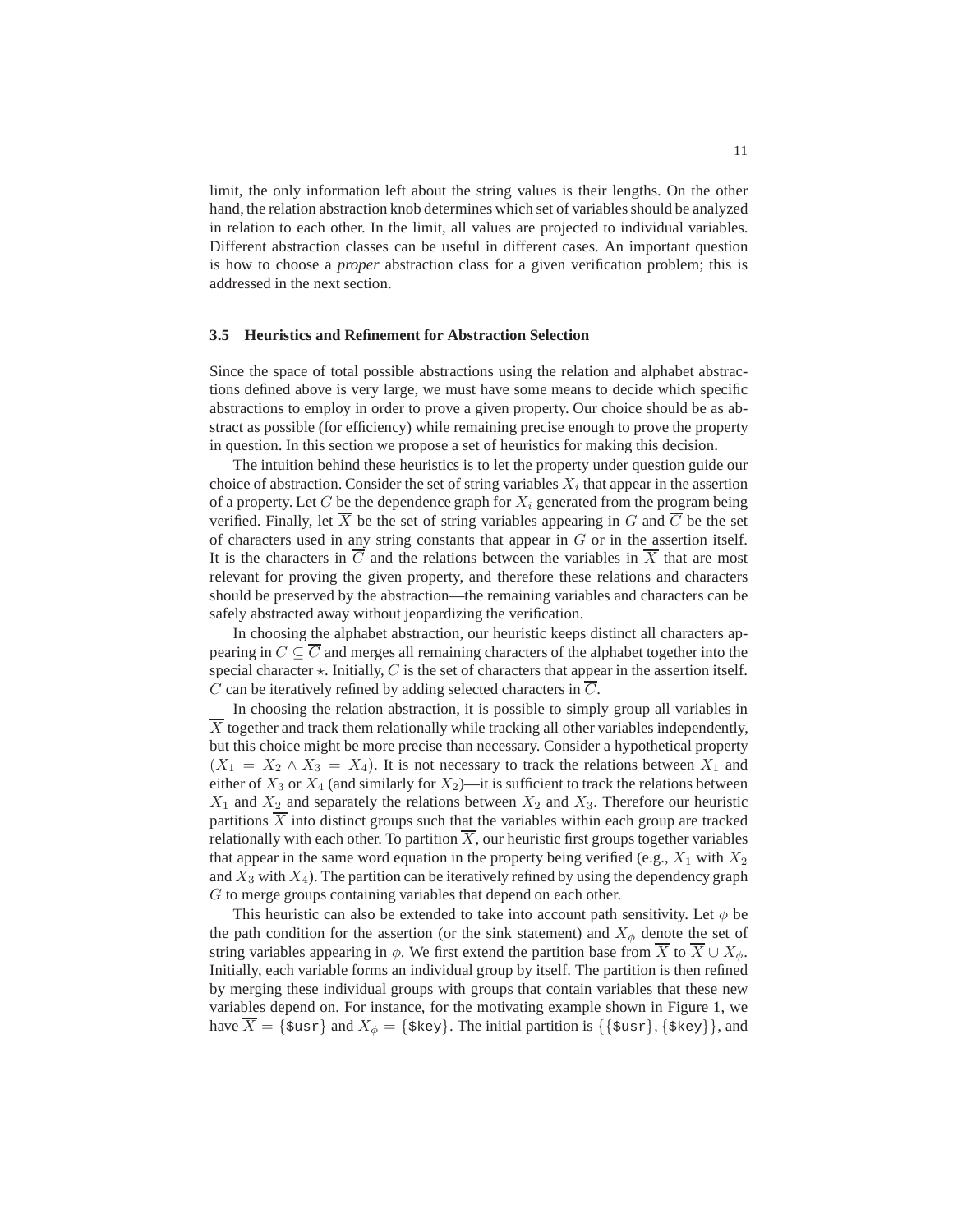the refined partition is  $\{\{\text{susr}, \text{skey}\}\}\$  which enables  $\text{susr}$  and  $\text{skey}$  to be tracked relationally.

#### **3.6 Handling Complex String Operations**

We extend our analysis to other complex string operations that have been previously defined using single-track automata [19, 21], e.g., replacement, prefix, and suffix. We first extract the set of values for each variables from the multi-track DFA  $M_{\chi}$  as a single track DFA (using projection), then compute the result of the string operation using these single-track DFAs. The post image of  $M<sub>x</sub>$  can then be computed using the resulting DFAs.

We must modify these operations to ensure the soundness of the alphabet abstraction. Consider REPLACE( $M_1$ ,  $M_2$ ,  $M_3$ ) [19], which returns the DFA accepting  $\{w_1c_1w_2c_2\ldots w_kc_kw_{k+1} \mid k \geq 0, w_1x_1w_2x_2\ldots w_kx_kw_{k+1} \in L(M_1), \forall i, x_i \in$  $L(M_2)$ ,  $w_i$  does not contain any substring accepted by  $M_2, c_i \in L(M_3)$ . As an instance, let  $L(M_1) = \{ab\}$ ,  $L(M_2) = \{c\}$ ,  $L(M_3) = \{a\}$ . REPLACE( $M_1$ ,  $M_2$ ,  $M_3$ ) will return M that accepts  $\{ab\}$ , the same as  $M_1$ , since there is no match appearing in any accepted string. However, let  $\{a, \star\}$  be the abstraction alphabet. After applying the alphabet abstraction, we have  $L(M'_1) = \{a\star\}, L(M'_2) = \{\star\}, L(M'_3) = \{a\}$ , and REPLACE( $M'_1$ ,  $M'_2$ ,  $M'_3$ ) will return  $M'$  that accepts  $\{aa\}$  instead. Since  $L(\alpha_{\sigma}(M))$  =  ${a\star}\not\subseteq L(M')$ , the result in the concrete domain is not included in the abstract domain after abstraction. It is unsound applying the replace operation directly.

Assume  $M_1$ ,  $M_2$ ,  $M_3$  using the same abstraction alphabet  $\sigma$ . To ensure soundness we return  $\alpha_{\sigma}(\text{REPLACE}(\gamma_{\sigma}(M_1), \gamma_{\sigma}(M_2), \gamma_{\sigma}(M_3))$  if  $L(M_1) \not\subseteq L(M_{\bar{x}})$  and  $L(M_2) \not\subseteq$  $L(M_{\overline{\star}})$ , so that all possible results in the concrete domain are included in the abstract domain after abstraction. We return REPLACE( $M_1, M_2, M_3$ ), otherwise.

## **4 Implementation and Experiments**

We have incorporated alphabet abstraction to Stranger [18] which is an automata-based string analysis tool for PHP programs. However, Stranger at this point performs string analysis on dependency graphs and is limited to non-relational analysis, i.e., the bottom of the relation abstraction lattice. In order to implement our relational string analysis we extended the symbolic string analysis library that Stranger uses to support (abstract) relational analysis with multi-track automata. We compiled the extended Stranger string analysis library separate from the Stranger front-end to implement the relational string analysis. To evaluate the proposed relation abstraction, we implemented the relational analysis by directly calling the extended Stranger string analysis library functions.

We ran two experiments. In the first experiment we used two sets of benchmarks: 1) Malicious File Execution (MFE) benchmarks, and 2) Cross-Site Scripting (XSS) benchmarks. These benchmarks come from five open source PHP applications. We first used the Stranger front-end to conduct taint analysis on these PHP applications. Stranger taint-analyzer identified the tainted sinks (i.e., sensitive program points that might be vulnerable) for each type of vulnerability and generated the dependency graphs for these potentially vulnerable program segments. We then implemented the relational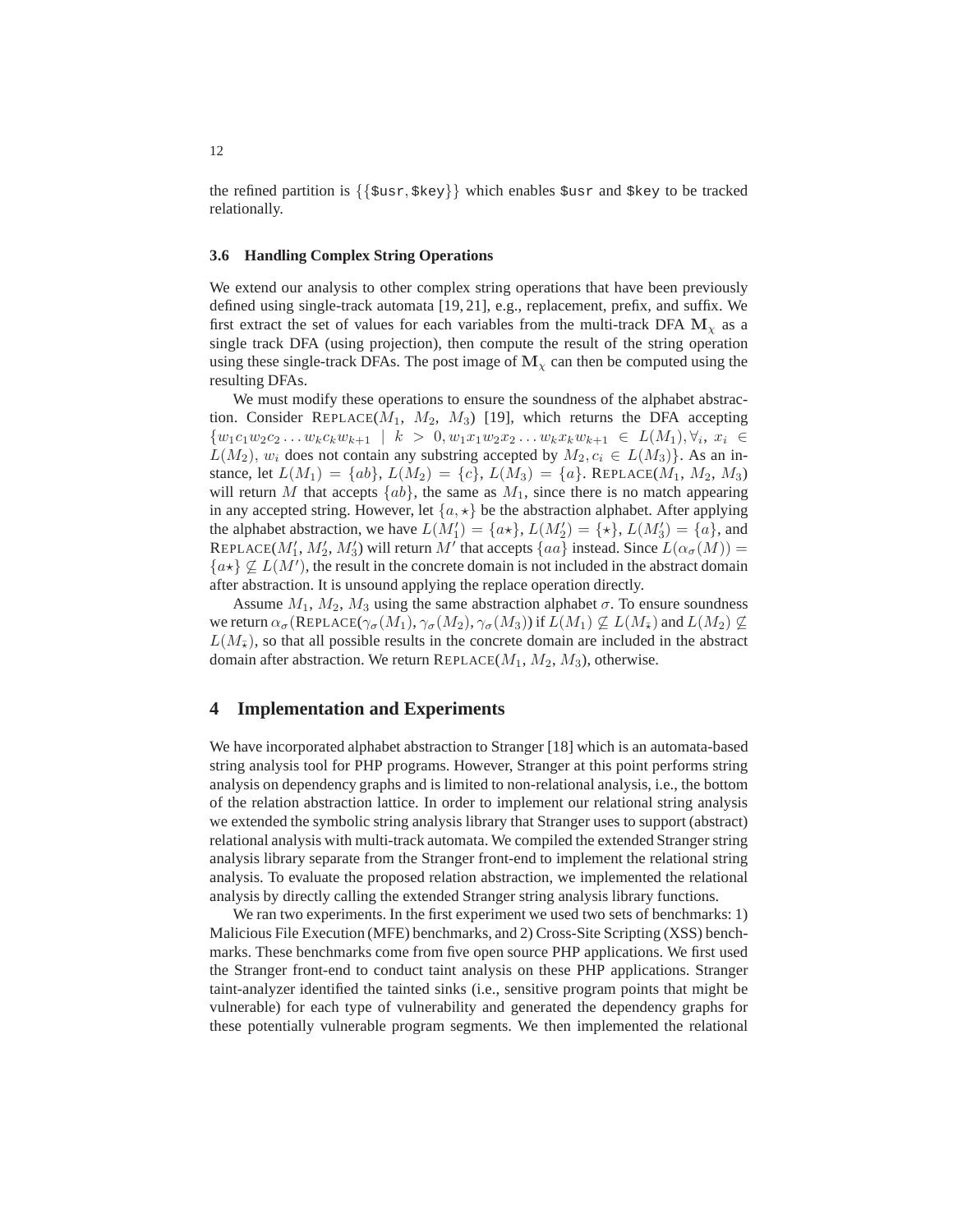string analysis for several of these potentially vulnerable program segments by using the extended Stranger string analysis library functions. We implemented the relational string analysis for several abstraction classes to evaluate the effectiveness of the proposed abstractions.

In the second experiment we evaluated the alphabet abstraction by directly using Stranger (that we extended with alphabet abstraction) on an open source web application, called Schoolmate. For this application we looked for XSS (Cross-Site Scripting) vulnerabilities and conducted the string analysis both with and without alphabet abstraction and compared the results. Both experiments were conducted on the Linux 2.6.35 machine equipped with Intel Pentium Dual CPU 2.80 GHz and memory 2.9GB. The applications used in our experiments are available at:

http://soslab.nccu.edu.tw/applications.

*MFE benchmarks.* This set of benchmarks demonstrates the usefulness of the relational analysis as well as the utility of our relation abstraction. We used 5 benchmarks:

**M1**: PBLguestbook-1.32, pblguestbook.php (536) **M2**: MyEasyMarket-4.1, prod.php (94) **M3**: MyEasyMarket-4.1, prod.php (189) **M4**: php-fusion-6.01, db backup.php (111) **M5**: php-fusion-6.01, forums\_prune.php (28)

Each benchmark is extracted from an open source web application as described above and contains a program point that executes a file operation (include, fopen, etc) whose arguments may be influenced by external inputs. For example, **M1** corresponds to the program point at line 536 in pblguestbook.php distributed in the application PBLguestbook-1.32. Given an abstraction class and a benchmark, we implemented the corresponding string analysis using the extended Stranger string manipulation library. Our analysis constructs a multi-track DFA for each program point that overapproximates the set of strings that form the arguments. At the end of the analysis these DFAs are intersected with a multi-track DFA that characterizes the vulnerable strings that expose the program to MFE attacks. We report an error if the intersection is nonempty. None of the MFE benchmarks we analyzed contained an actual vulnerability. The MFE vulnerabilities correspond to scenarios such as a user accessing a file in another user's directory. Such vulnerabilities depend on the relation between two string values (for example, the user name and the directory name), hence an analysis that does not track the relations between string variables would raise false alarms.

*XSS benchmarks.* This set of benchmarks (again extracted from open source web applications) demonstrates the utility of the alphabet abstraction. We use 3 benchmarks:

**S1**: MyEasyMarket-4.1, trans.php (218) **S2**: Aphpkb-0.71, saa.php(87) **S3**: BloggIT 1.0, admin.php (23)

To identify XSS attacks we use a predetermined set of attack patterns specified as a regular language. These attack patterns represent strings that potentially make a program vulnerable to XSS attacks. Again, given an abstraction class and a benchmark, we implemented the corresponding string analysis using the extended Stranger string manipulation library. Our analysis constructs multi-track DFAs to over-approximate the set of possible strings values at sinks and intersects these DFAs with the attack patterns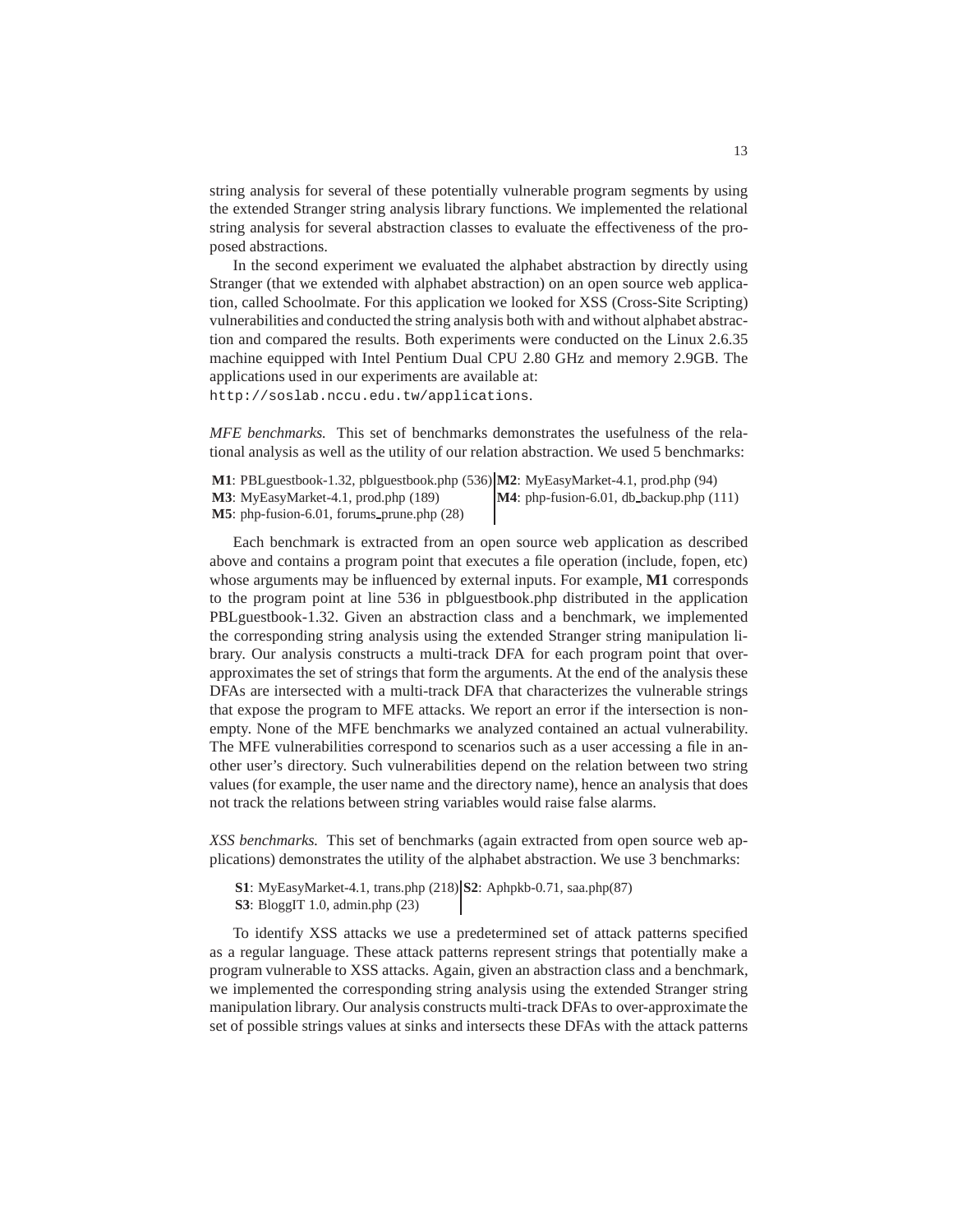to detect potential vulnerabilities. All three benchmarks we analyzed were vulnerable. We modified the benchmarks to fix these vulnerabilities and create three new versions (S1', S2', and S3') that are secure against XSS attacks.

*Experimental Results.* The results for the MFE benchmarks are summarized in Table 1. All DFAs are symbolically encoded using MBDDs (where MBDDs are used to represent the transition relation of the DFA). The column labeled "state" shows the number of states of the DFA while the column labeled "bdd" shows the number of nodes in the MBDD that encodes the transition relation of the DFA (i.e., it corresponds to the size of the transition relation of the DFA). Note that the transition relation size decreases when we use a coarser alphabet abstraction. However, using a coarser alphabet may induce nondeterministic edges, and as shown in Table 1, in some cases, the number of states may increase after determinization and minimization.

The first set of columns use the abstraction  $(\chi_{\top}, \sigma_{\bot})$ , i.e., a completely non-relational analysis using a full alphabet (similar to the analyses proposed in [18, 19]). This level of abstraction fails to prove the desired properties and raise false alarms, demonstrating the importance of a relational analysis. The next set of columns uses the abstraction  $(\chi, \sigma_{\perp})$ , using our heuristic to track a subset of variables relationally. This level of abstraction is able to prove all of the desired properties, demonstrating the utility of both the relational analysis and of our heuristic. Finally, the last set of columns uses the abstraction ( $\chi, \sigma$ ), using our heuristics for both relation and alphabet abstraction. This level of abstraction is also able to verify all the desired properties, and does so with even better time and memory performance than the previous level of abstraction.

The results for the XSS benchmarks are summarized in Table 2. The first three rows show results for the unmodified benchmarks. Since our analysis is sound and all three benchmarks are vulnerable to XSS attacks, we cannot verify the desired properties regardless of the abstractions used. The last three rows show results for the modified benchmarks whose vulnerabilities have been patched, and therefore are secure. The first set of columns uses the abstraction  $(\chi_{\top}, \sigma_{\bot})$ , i.e., a completely non-relational analysis using a full alphabet. This level of abstraction is sufficient to prove the desired properties, demonstrating that relational analysis is not always necessary and that the ability to selectively remove relational tracking is valuable. The last set of columns uses the abstraction ( $\chi$ ⊤,  $\sigma$ ), using our alphabet abstraction to abstract some characters of the alphabet. This level of abstraction is also able to prove the desired properties and does so with improved time and memory performance than the previous level of abstraction, demonstrating again the benefit of our alphabet abstraction.

*Detecting XSS Vulnerabilities in an Open-source Web Application.* Our second experiment demonstrates the utility of the alphabet abstraction in detecting XSS vulnerabilities in an open source application: Schoolmate. Schoolmate consists of 63 php files with 8620 lines of code in total. The string analysis we report in this experiment is performed fully automatically using the Stranger tool that we extended with the alphabet abstraction.

The experimental results are summarized in Table 3. We first detect XSS vulnerabilities against the original code of schoolmate (denoted as O in Table 3). The first row shows the result of using  $(\chi_{\top}, \sigma_{\bot})$ , a completely non-relational analysis using full set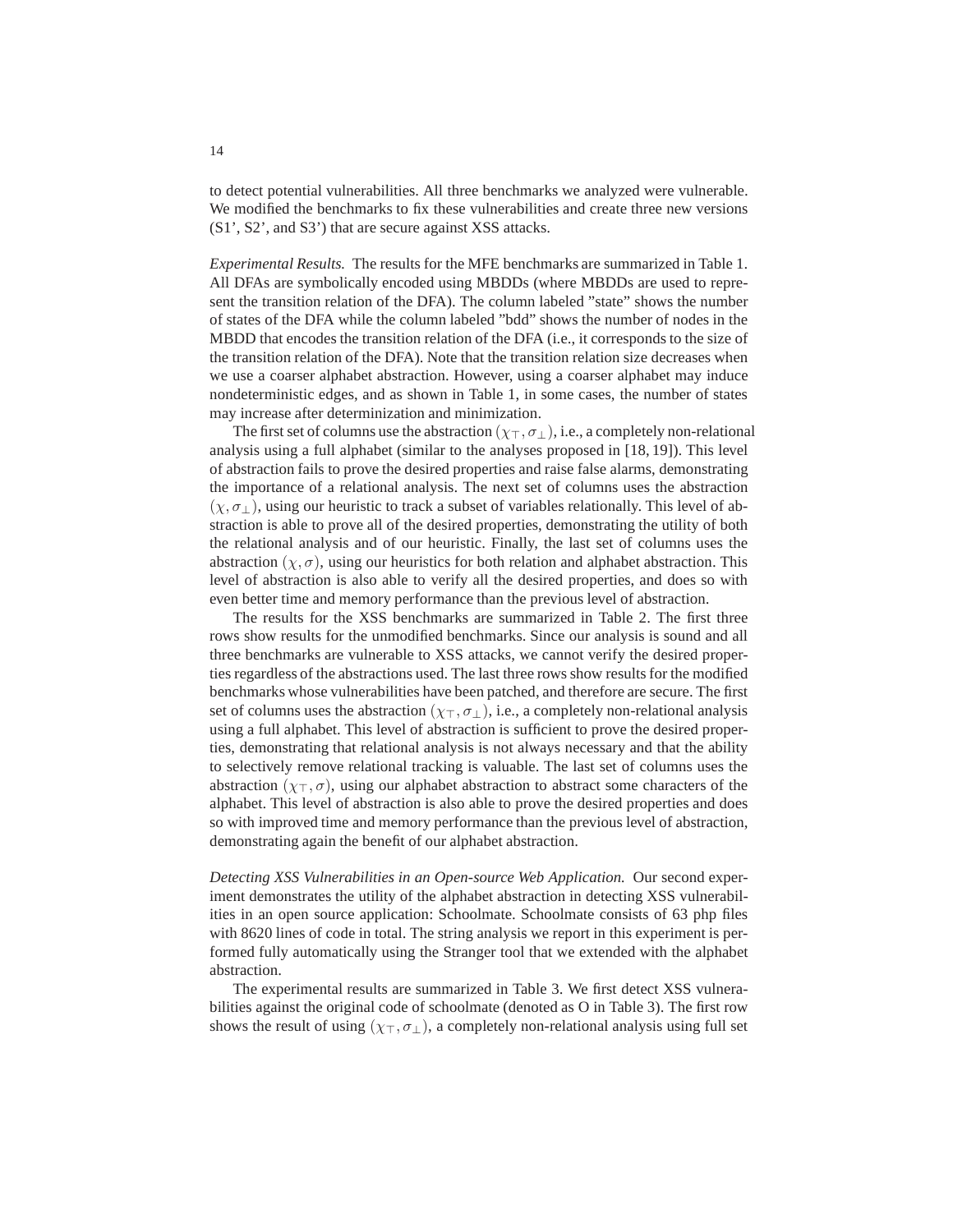|    | $\chi_{\top}$ , $\sigma_{\bot}$ |                        |             |                 | $\chi, \sigma$ |                                  |             |               | $\chi$ , $\sigma$ |                          |             |      |
|----|---------------------------------|------------------------|-------------|-----------------|----------------|----------------------------------|-------------|---------------|-------------------|--------------------------|-------------|------|
|    | Res.                            | <b>DFA</b>             |             | Time Mem Res.   |                | DFA                              |             | Time Mem Res. |                   | <b>DFA</b>               | Time Mem    |      |
|    |                                 | state(bdd)             |             | $(\sec)$ $(kb)$ |                | state(bdd) (sec) $(kb)$          |             |               |                   | state $(bdd)$ (sec) (kb) |             |      |
| M1 |                                 | 56(801)                | $0.030$ 621 |                 |                | $50(3551)$ 0.061 1294            |             |               |                   | 54(556) 0.019 517        |             |      |
| M2 | $\mathbf n$                     | 22(495)                |             | $0.017$ 555     |                | 21(604)                          | 0.044 996   |               |                   | 22(179)                  | 0.01        | 1538 |
| M3 | $\mathsf{n}$                    | 5(113)                 | 0.01        | 417             |                | 3(276)                           | $0.019$ 465 |               |                   | 3(49)                    | $0.005$ 298 |      |
| M4 |                                 | 1201(25949) 0.251 9495 |             |                 |                | 181(9893) 0.854 19322            |             |               |                   | 175(4137) 0.348 5945     |             |      |
| M5 | $\mathbf n$                     | 211(3195) 0.057 1676   |             |                 |                | $62(24\overline{23})$ 0.102 1756 |             |               |                   | 66(1173) 0.036 782       |             |      |

**Table 1.** Experimental results for the MFE benchmarks. DFA: the final DFA associated with the checked program point. state: number of states. bdd: number of BDD nodes. Result: "n" not verified, "y" verified.

|                        |             | $\chi_{\top}, \sigma_{\perp}$   |               |     | $\chi, \sigma$ |                     |          |      |  |  |
|------------------------|-------------|---------------------------------|---------------|-----|----------------|---------------------|----------|------|--|--|
|                        | Res.        | <b>DFA</b>                      | Time Mem Res. |     |                | <b>DFA</b>          | Time Mem |      |  |  |
|                        |             | state $(bdd)$ (sec) (kb)        |               |     |                | $state(bdd)$ (sec)  |          | (kb) |  |  |
| S1                     | $\mathbf n$ | 17(148)                         | 0.012         | 444 | $\mathbf n$    | 65(1629) 0.345 1231 |          |      |  |  |
| S <sub>2</sub>         | $\mathbf n$ | 27(229)                         | 0.037         | 895 | $\mathbf n$    | 47(2714) 0.161 2684 |          |      |  |  |
| S <sub>3</sub>         | $\mathbf n$ | 79(633)                         | 0.067 1696    |     | n              | 79(1900) 0.229 2826 |          |      |  |  |
|                        |             | $\chi_{\top}$ , $\sigma_{\bot}$ |               |     | $\sigma$       |                     |          |      |  |  |
| S1'                    | v           | 17(147)                         | 0.012         | 382 |                | 17(89)              | 0.006    | 287  |  |  |
| $\overline{\text{S2}}$ | v           | 17(141)                         | 0.252 5686    |     | V              | 9(48)               | 0.041    | 2155 |  |  |
| S3'                    | v           | 127(1142) 0.444 6201            |               |     |                | 125(743)            | 0.299    | 3802 |  |  |
|                        |             |                                 |               |     |                |                     |          |      |  |  |

**Table 2.** Experimental results for the XSS benchmarks.

of ASCII characters as the alphabet. The second row shows the result of  $(\chi_{\top}, \sigma)$ , where we apply alphabet abstraction by keeping only the characters appearing in the attack pattern precisely. Each alphabet character is encoded using 3 bits. The coarser abstract analysis discovers 114 potential XSS vulnerabilities out of 898 sinks, using 1052 seconds for the string analysis (fwd) and 1104 seconds in total to explore all entries of 63 PHP scripts. The average size of a dependency graph (for a sink) has 33 nodes (each node represents one string operation) and 33 edges, while the maximum one has 123 nodes and 129 edges (the graph contains cycles). The average memory consumption is 62.5Mb for checking whether a sink is vulnerable, while the maximum consumption is 191Mb. The final DFA on average consists of 1051 states and 5255 bdd nodes to encode the transition relation, and the maximum one consists of 3593 states and 18005 bdd nodes. Compared to  $(\chi_{\top}, \sigma_{\top})$ , using alphabet abstraction, we introduce zero false alarms (number of reported vulnerabilities are 114 in both analyses) but reduce the analysis time 28% (from 1464 seconds to 1052) and reduce the memory usage 49% (from 62.5Mb to 31.9) on average.

Next we manually inserted 43 sanitization routines in the original code to remove the detected vulnerabilities by sanitizing user inputs and checked the resulting sanitized code against XSS vulnerabilities again (denoted as S in Table 3). The third row shows the result of using  $(\chi_{\top}, \sigma_{\bot})$ , while the fourth row shows the result of  $(\chi_{\top}, \sigma)$ . For the sanitized code, using alphabet abstraction, we introduce zero false alarms (number of reported vulnerabilities are 10 in both analyses), but reduce the analysis time 34% (from 924 seconds to 609) and reduce the memory usage 47% (from 52.4Mb to 27.7) on average. We have observed that the 10 vulnerabilities that were reported after we inserted the sanitization routines are false positives due to some unmodeled built-in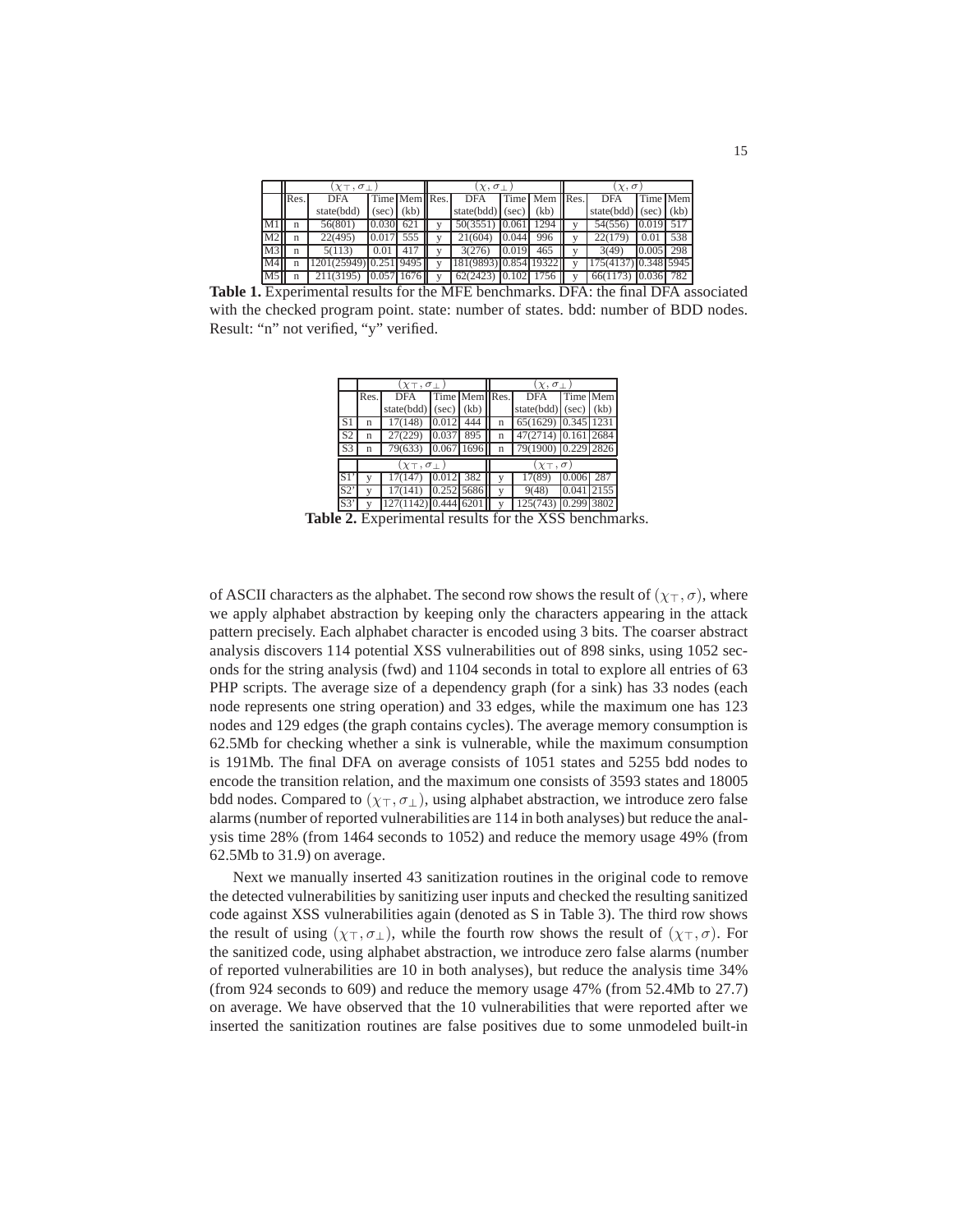functions (which are conservatively considered to return any possible string value) and path insensitive analysis. The 104 out of 114 vulnerabilities reported in the original version of the Schoolmate application are real vulnerabilities that are eliminated by the sanitization functions that we manually inserted to the application. To summarize, our experimental results demonstrate that using alphabet abstraction, we are able to considerably improve the performance without loss of accuracy of the analysis.

|                | Abstraction                      | Result                 | Time(s) | $M$ em $(kb)$                                    |     | DFA: state/bdd            | Dep. Graph: node/edge |         |  |
|----------------|----------------------------------|------------------------|---------|--------------------------------------------------|-----|---------------------------|-----------------------|---------|--|
|                |                                  | #vuls/#sinks fwd/total |         | avg/max                                          | avg | max                       | avg                   | max     |  |
| $\overline{O}$ | $\chi_{\top}$ , $\sigma_{\perp}$ | 114/898                |         | 1464/1526 62568/191317                           |     | 764/6894 2709/24382 33/33 |                       | 123/129 |  |
| $\overline{O}$ | $(\chi_{\top}, \sigma)$          | 114/898                |         | 1052/1104 31987/89488 1051/5255 3593/18005 33/33 |     |                           |                       | 123/129 |  |
| <sub>S</sub>   | $(\chi_{\top}, \sigma_{\perp})$  | 10/898                 | 924/979 | 52466/145901 725/6564 2164/19553 41/41           |     |                           |                       | 143/149 |  |
| IS I           | $(\chi_{\top}, \sigma)$          | 10/898                 | 609/662 | 27774/82640 1136/5689 3466/17364 41/41           |     |                           |                       | 143/149 |  |

**Table 3.** Checking XSS Vulnerabilities in Schoolmate.

# **5 Related Work**

Symbolic verification using automata have been investigated in other contexts (e.g., Bouajjani et al. [3, 4]). In this paper we focus specifically on verification of string manipulation operations, which is essential to detect and prevent web-related vulnerabilities.

String analysis has been widely studied due to its relevance for security. One influential approach has been *grammar-based* string analysis [5]. This approach uses a contextfree grammar to represent the possible string operations and then over-approximates the resulting language by converting the grammar to a regular language. This form of analysis has been used to check for various types of errors in Web applications [8, 11, 16]. This analysis is not relational and cannot verify the simple programs we discussed in Section 2. Both Minamide [11] and Wassermann and Su [16] use multi-track DFAs, known as *transducers*, to model string replacement operations. There are also several recent string analysis tools that use symbolic string analysis based on DFA encodings [7, 14, 19, 21]. Some of these tools employ symbolic execution and use a DFA representation to model and verify string manipulation operations in Java [7,14]. In our earlier work, we have used a DFA based symbolic reachability analysis to verify the correctness of string sanitization operations in PHP programs [19, 21].

Unlike the relational string analysis approach we use in this paper, (which is based on the results first presented by Yu et al. [20]) all of the above results use single-track DFA and encode the reachable configurations of each string variable separately—i.e., they use a non-relational string analysis. As demonstrated in this paper, a relational analysis enables verification of properties that cannot be verified with these earlier approaches.

However, relational string analysis can generate automata that are exponentially larger than the automata generated during non-relational string analysis. The alphabet and relation abstractions we present in this paper enable us to improve the performance of the relational string analysis by adjusting its precision. The earlier results on relational string analysis presented by Yu et al. [20] do not use any abstraction techniques.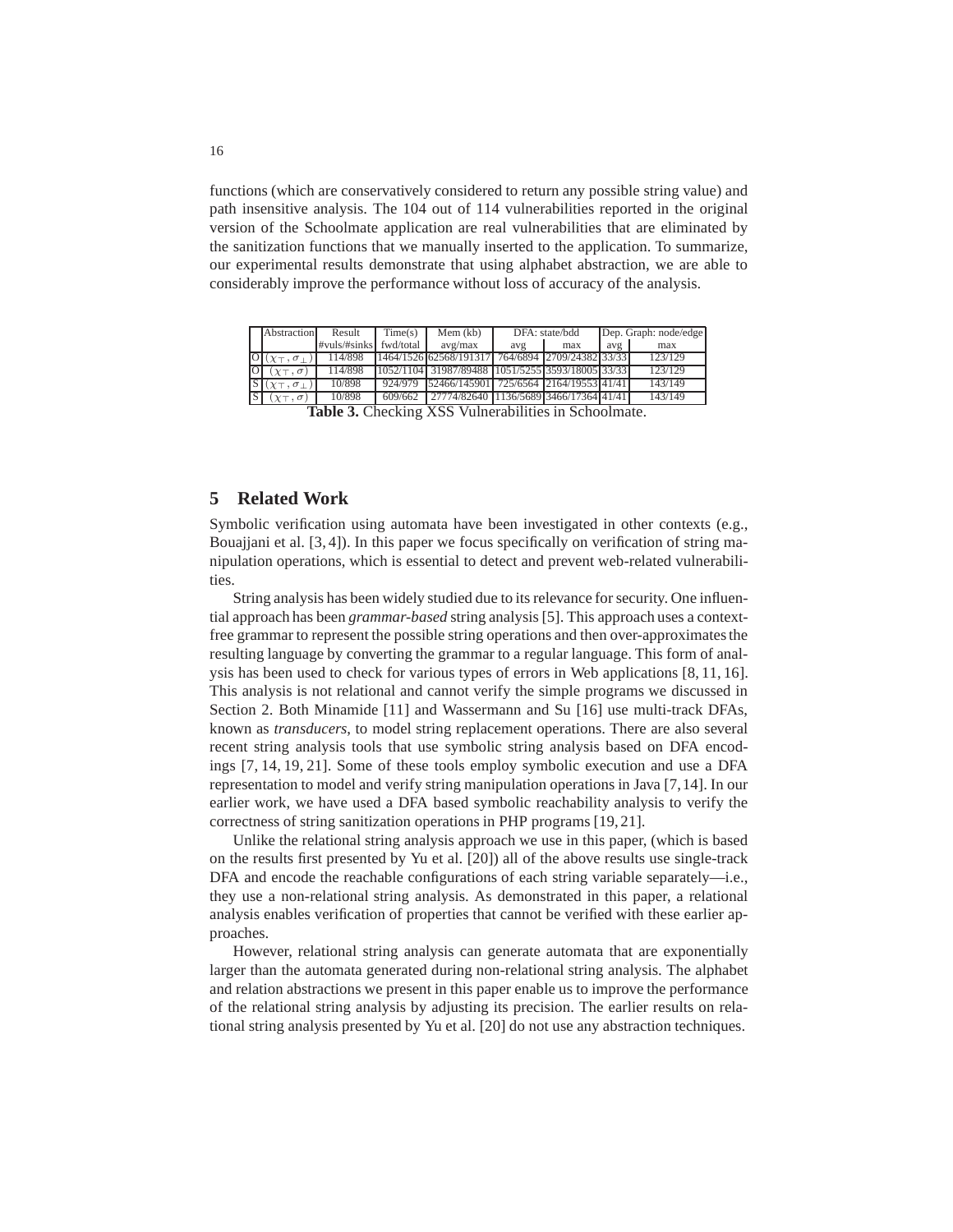While other work has employed abstraction techniques on automata [3], the novel abstractions we present in this paper are based on string values and relations among string variables. These abstractions allow useful heuristics based on the constants and relations appearing in the input program and the property.

Compared to string analysis techniques based on bounded string constraint solvers (e.g., HAMPI [10] and Kaluza [13]) an important differentiating characteristic of our approach is the fact that it is sound and can, therefore, be used to prove absence of string vulnerabilities.

Finally, this paper shows how string abstraction techniques that can be composed to form an abstraction lattice that subsumes the previous work on string analysis and size analysis. Our previous results, e.g., string analysis [19], composite (string+size) analysis [21], and relational string analysis [20] all become part of this abstraction lattice. This is the first such generalized string analysis result as far as we know.

### **6 Conclusions**

As web applications are becoming more and more dominant, security vulnerabilities in them are becoming increasingly critical. The most common security vulnerabilities in web applications are due to improper sanitization of user inputs, which in turn are due to erroneous or improper use of string manipulation operations. In this paper we have focused on a relational string analysis that can be used to verify string manipulation operations in web applications. We presented two string abstraction techniques called alphabet and relation abstraction. These abstraction techniques enable us to adjust the precision and performance of our string analysis techniques. We also proposed a heuristic to statically determine the abstraction level and empirically demonstrated the effectiveness of our approach on open source web applications.

# **References**

- 1. D. Balzarotti, M. Cova, V. Felmetsger, N. Jovanovic, C. Kruegel, E. Kirda, and G. Vigna. Saner: Composing Static and Dynamic Analysis to Validate Sanitization in Web Applications. In *Proceedings of the Symposium on Security and Privacy*, 2008.
- 2. C. Bartzis and T. Bultan. Widening arithmetic automata. In *Proc. of the 16th International Conference on Computer Aided Verification*, pages 321–333, 2004.
- 3. A. Bouajjani, P. Habermehl, and T. Vojnar. Abstract regular model checking. In *Proc. of the 16th International Conference on Computer Aided Verification (CAV)*, pages 372–386, 2004.
- 4. A. Bouajjani, B. Jonsson, M. Nilsson, and T. Touili. Regular model checking. In *Proc. of the 12th International Conference on Computer Aided Verification*, pages 403–418, 2000.
- 5. A. S. Christensen, A. Møller, and M. I. Schwartzbach. Precise analysis of string expressions. In *Proc. of the 10th International Static Analysis Symposium (SAS)*, volume 2694 of *LNCS*, pages 1–18. Springer-Verlag, June 2003.
- 6. N. Dor, M. Rodeh, and M. Sagiv. CSSV: towards a realistic tool for statically detecting all buffer overflows in c. *SIGPLAN Not.*, 38(5):155–167, 2003.
- 7. X. Fu, X. Lu, B. Peltsverger, S. Chen, K. Qian, and L. Tao. A static analysis framework for detecting sql injection vulnerabilities. In *Proc. of the 31st Annual International Computer Software and Applications Conference - Vol. 1*, pages 87–96, Washington, DC, USA, 2007.